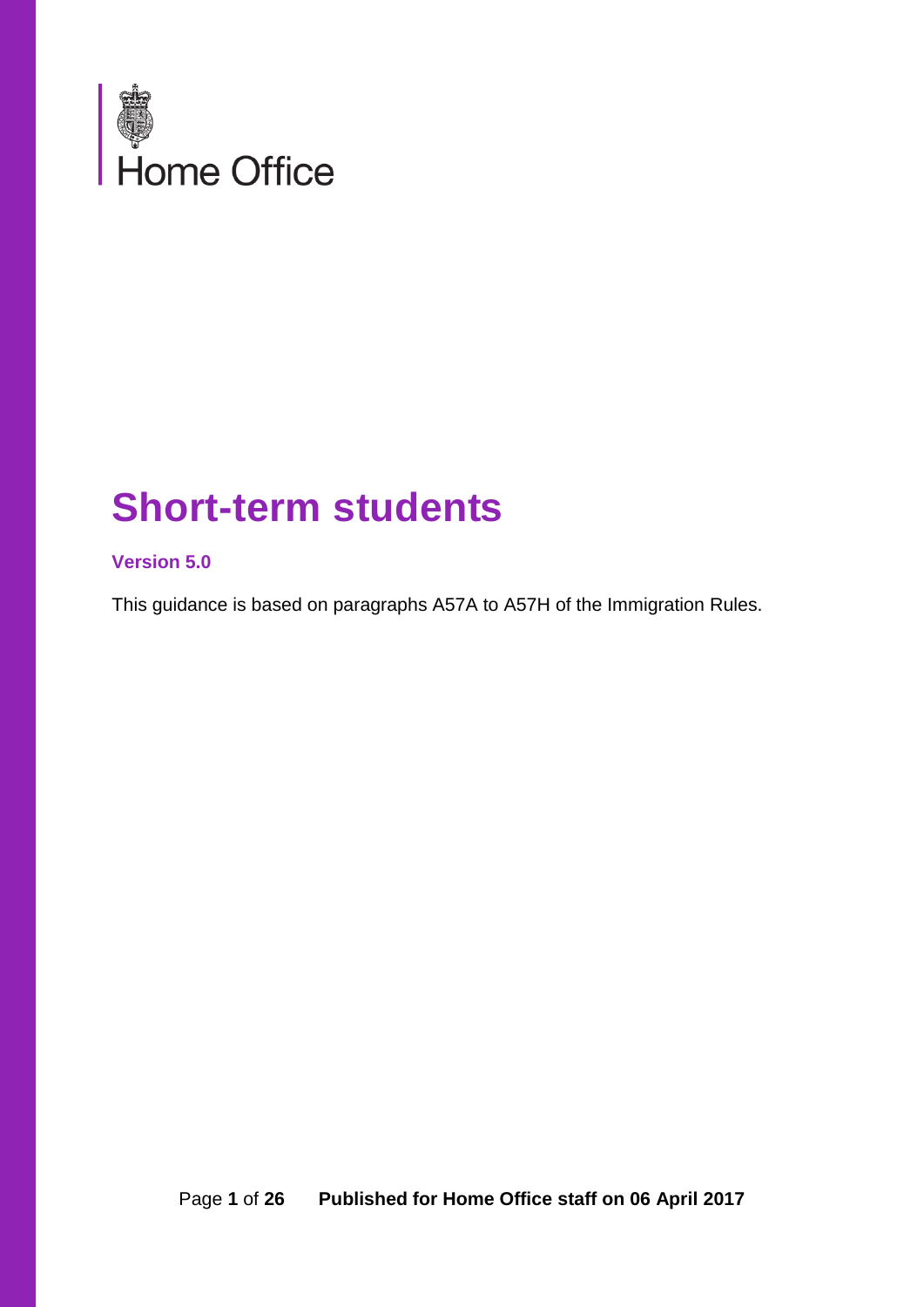# <span id="page-1-0"></span>**Contents**

| Suitable arrangements for travel, reception and care of a short-term student (child)  |
|---------------------------------------------------------------------------------------|
|                                                                                       |
|                                                                                       |
|                                                                                       |
|                                                                                       |
|                                                                                       |
|                                                                                       |
|                                                                                       |
|                                                                                       |
|                                                                                       |
|                                                                                       |
|                                                                                       |
| Short-term students: when to grant and refuse entry clearance and leave to enter . 25 |
| Published for Home Office staff on 06 April 2017<br>Page 2 of 26                      |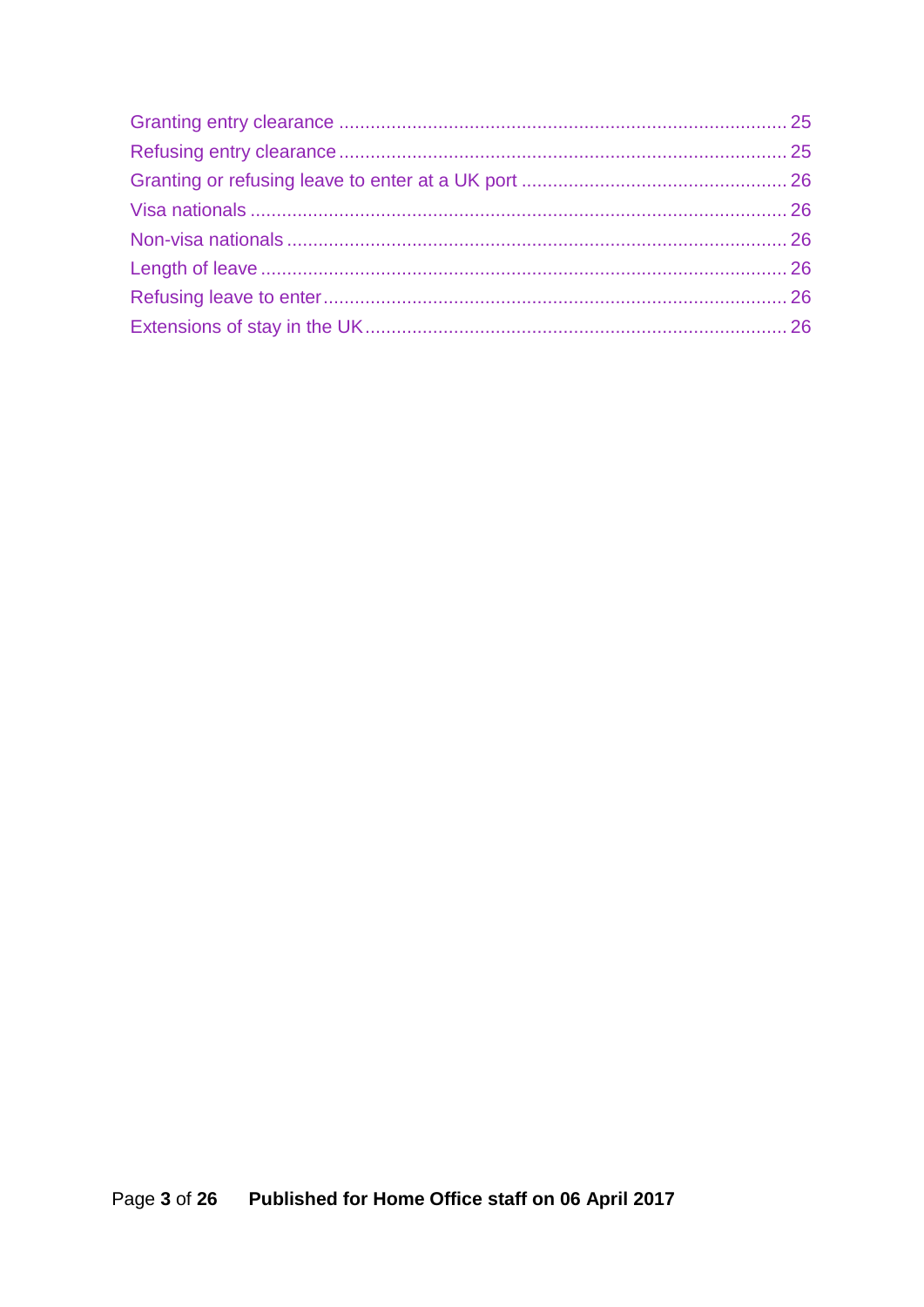# <span id="page-3-0"></span>About this guidance

This guidance tells you about the short-term student routes and how to consider an application from a short-term student for entry clearance or leave to enter under [paragraphs A57A to A57H of the Immigration Rules.](https://www.gov.uk/guidance/immigration-rules/immigration-rules-part-3-students)

### <span id="page-3-1"></span>**Contacts**

If you have any questions about the guidance and your line manager or senior caseworker cannot help you or you think that the guidance has factual errors then please email the Student Migration Policy team.

If you notice any formatting errors in this guidance (broken links, spelling mistakes and so on) or have any comments about the layout or navigability of the guidance then you can email the Guidance Rules and Forms team.

### <span id="page-3-2"></span>**Clearance**

Below is information on when this version of the guidance was cleared:

- version 5.0
- published for Home Office staff on 06 April 2017

### <span id="page-3-3"></span>**Changes from last version of this guidance**

| <b>Current page number</b> | Previous page number | <b>Changes made</b>                                                                                                                                                               |
|----------------------------|----------------------|-----------------------------------------------------------------------------------------------------------------------------------------------------------------------------------|
| 11                         | 11                   | Guidance relating to study for<br>part of a course to give<br>greater clarity                                                                                                     |
| 11                         | 11                   | Guidance relating to uses of<br>the visa has been updated to<br>include viva examinations                                                                                         |
| 12                         | 12                   | Guidance relating to higher<br>education institutions (HEIs)<br>has been updated to clarify<br>rules for postgraduate doctors<br>and dentists                                     |
| 14                         | 13                   | Guidance relating to<br>accredited institutions has<br>been updated to provide the<br>correct hyperlink for the<br><b>Education and Training</b><br>Inspectorate Northern Ireland |
| 15                         | 14                   | Guidance relating to research<br>has been updated to clarify<br>that HEI must be funded by<br>one of the listed bodies                                                            |
| 17                         | 16                   | Guidance relating to police<br>registration has been updated                                                                                                                      |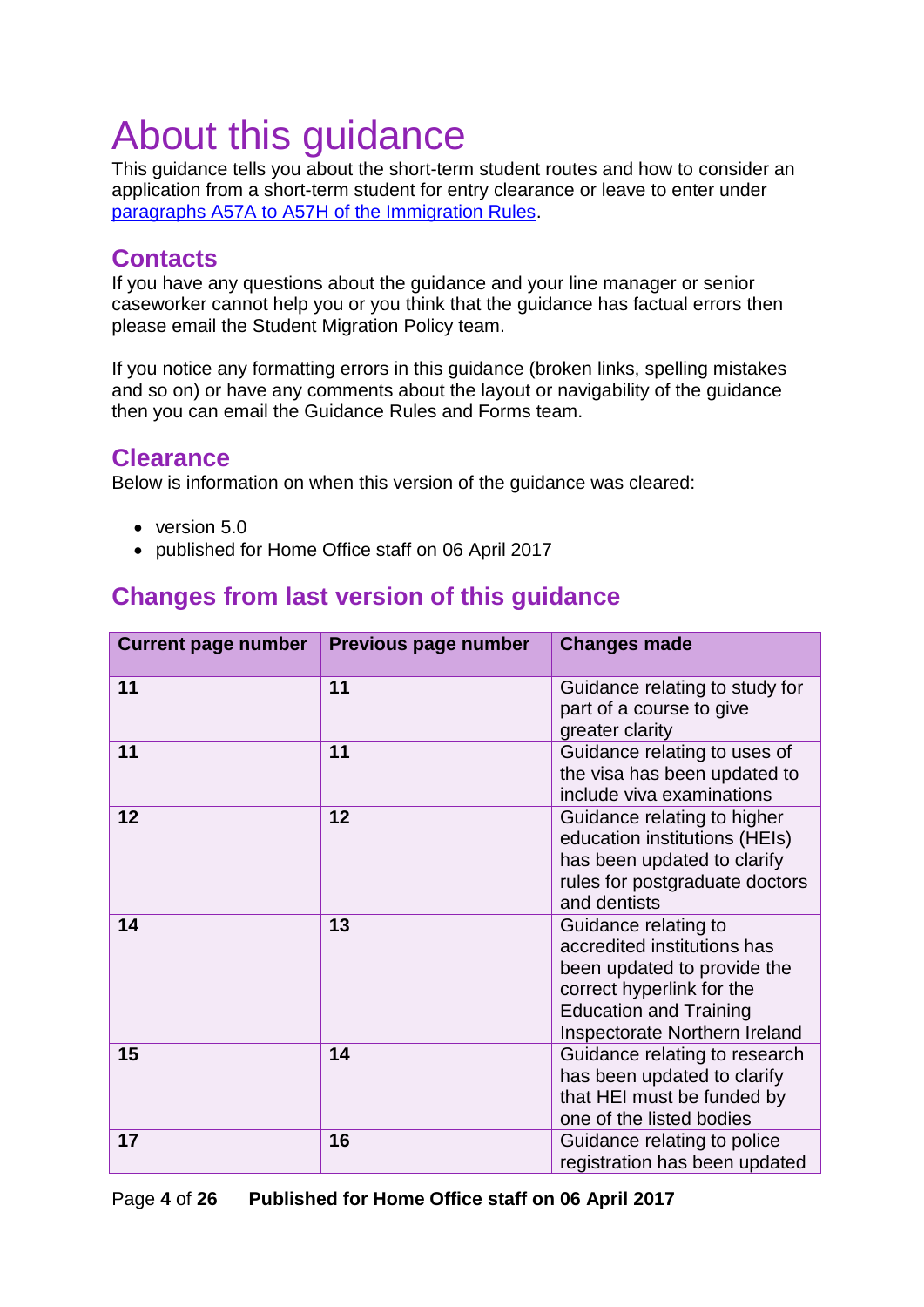| to refer to the correct list in the |
|-------------------------------------|
| <b>Immigration Rules</b>            |

**Related content**

**[Contents](#page-1-0)**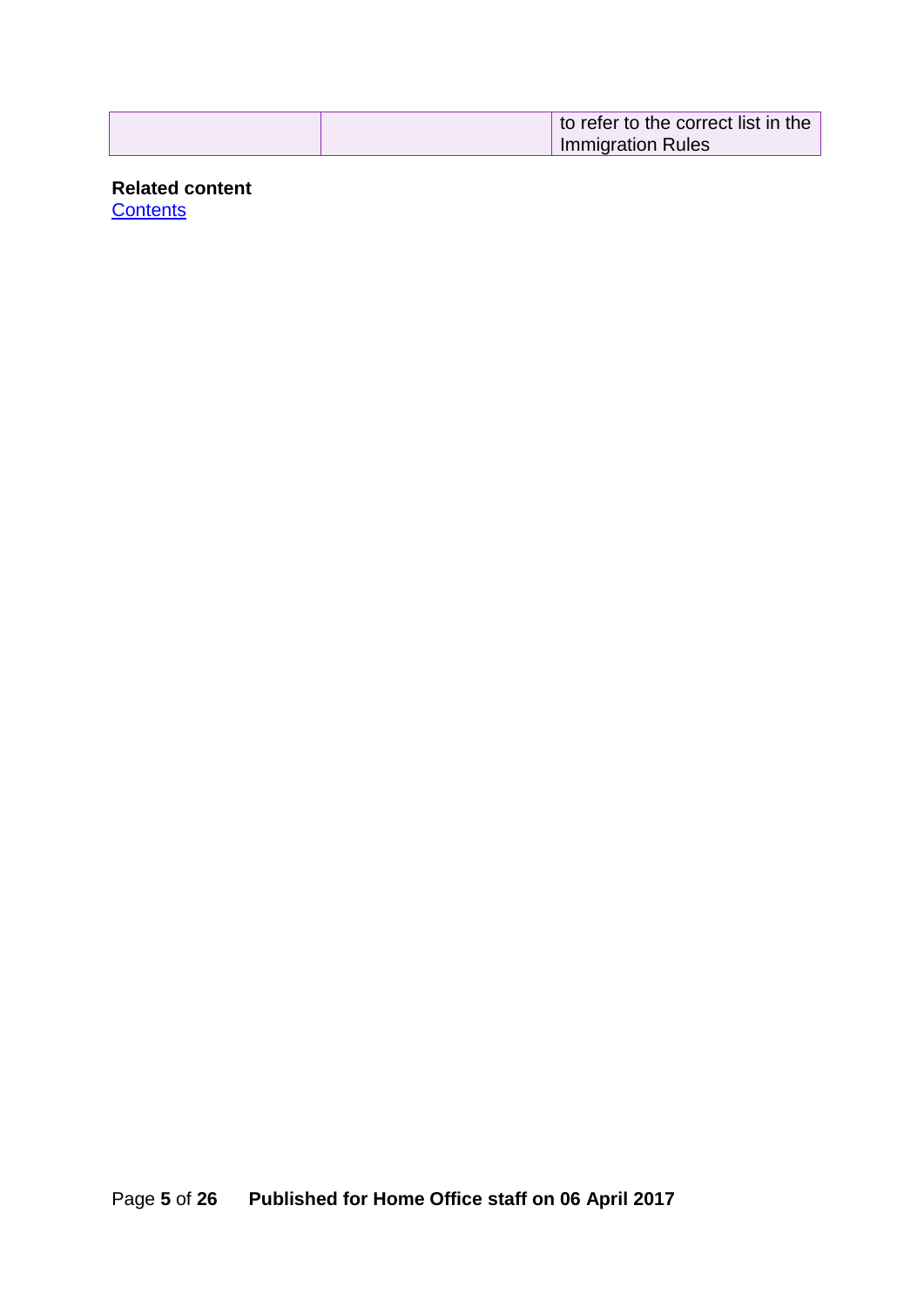# <span id="page-5-0"></span>Short-term students

This page gives further information about short-term students.

The short-term student routes (previously student visitor routes) are for people who want to come to the UK to study for a short period of time on a course that does not include a work placement or work experience.

There are 3 short-term student routes:

- **short-term student (6 months)** for applicants aged 18 and over for a maximum of 6 months study
- **short-term student (11 months)** for applicants aged 18 and over for a maximum of 11 months English language study only
- **short-term student (child)** for applicants aged under 18 for a maximum of 6 months' study

People who want to come to the UK to study one of the following courses should use Tier 4 of the points-based system:

- an English language course that lasts longer than 11 months
- any other course that lasts longer than 6 months
- a course that includes a work placement or work experience

For more information on Tier 4 of the points-based system, see [Tier 4 visas](https://www.gov.uk/browse/visas-immigration/student-visas) and [Tier](https://www.gov.uk/government/publications/guidance-on-application-for-uk-visa-as-tier-4-student)  [4 policy guidance.](https://www.gov.uk/government/publications/guidance-on-application-for-uk-visa-as-tier-4-student)

People who have been granted a visa or leave to enter the UK as a visitor (for example, for tourism or to visit family) can study for up to 30 days provided study is not the main purpose of the visit. For more information see [visitor visa guidance.](https://www.gov.uk/standard-visitor-visa)

#### **Related content [Contents](#page-1-0)**

**Related external links** [Immigration Rules](https://www.gov.uk/government/collections/immigration-rules)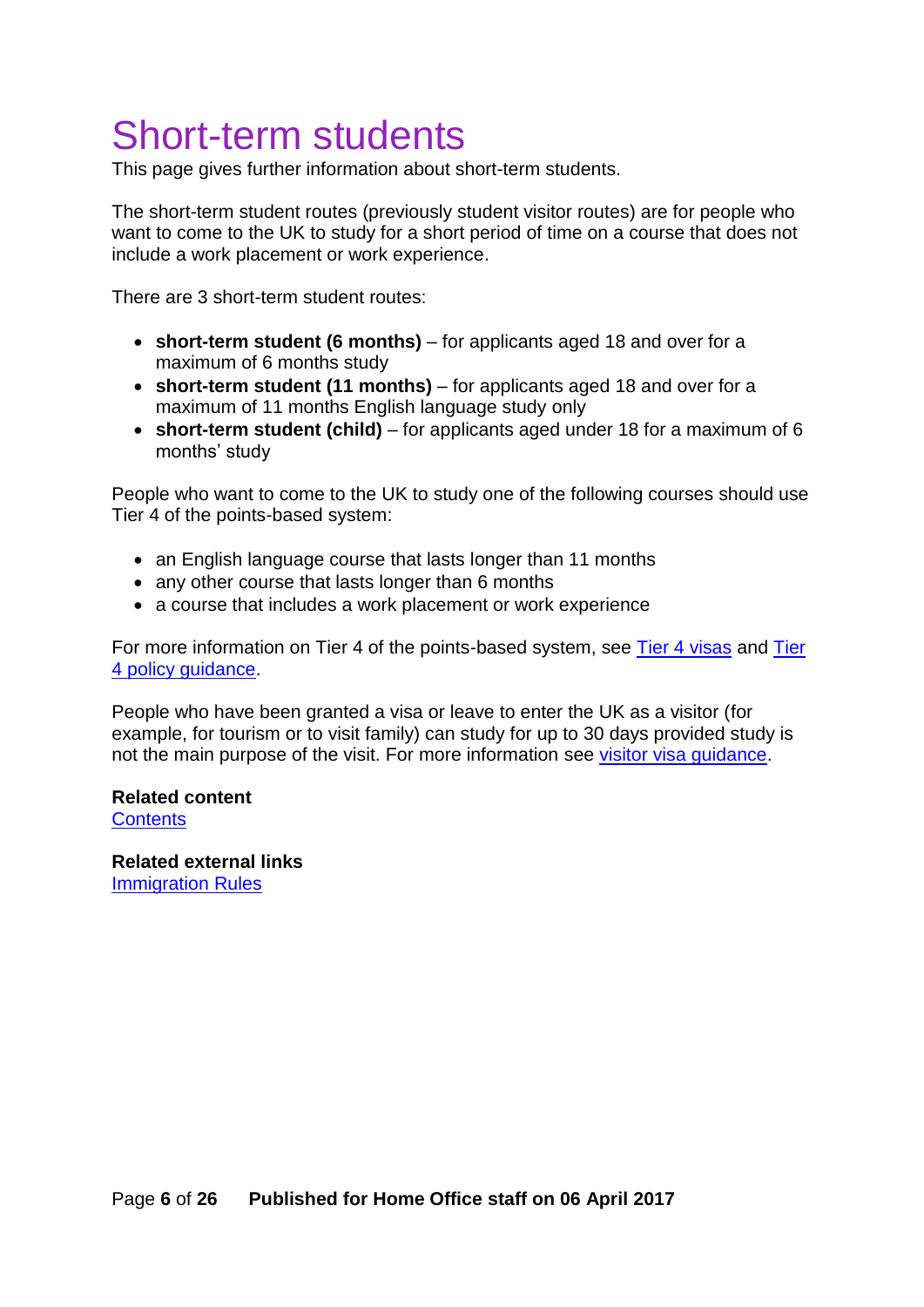# <span id="page-6-0"></span>Eligibility requirements for short-term student routes

This page tells you what requirements an applicant under a short-term student route must meet to qualify for a grant of entry clearance or leave to remain in that category.

### <span id="page-6-1"></span>**Short-term student (6 months) and short-term student (11 months)**

To be eligible to apply under this route applicants must:

- be genuinely seeking entry to study as a short-term student
- be aged 18 or over
- have been accepted:
	- o on a course of study by an [accredited institution](#page-13-0)
	- o by a UK higher education institution (HEI) to undertake research or learn about research [\(short-term student \(6 months\)](#page-15-0) only)
- intend to leave the UK at the end of the course or at the end of the 6 months or 11 months leave granted, whichever is the earliest
- maintain and accommodate themselves out of funds available to them
- meet the cost of their onward or return journey
- hold a valid entry clearance as a short-term student (when they arrive in the UK) if they are a visa national and/ or they are seeking to come to the UK for more than 6 months

Applicants must not:

- fall for refusal under the general grounds for refusal
- intend to study at a state-maintained school or institution (for example, one which provides free education and is funded mainly from public funds)
- intend to study in the UK for extended periods through frequent or successive periods as a short-term student
- intend to take employment, including:
	- o paid or unpaid work
	- o a work placement
	- o work experience in the UK
- intend to be:
	- o self-employed
	- $\circ$  involved in business activities or any professional activity in the UK
- have recourse to public funds

### <span id="page-6-2"></span>**Short-term student (child)**

To be eligible to apply under this route applicants must:

- be aged under 18
- have been accepted on a course of study by an [accredited institution](#page-13-0)

#### Page **7** of **26 Published for Home Office staff on 06 April 2017**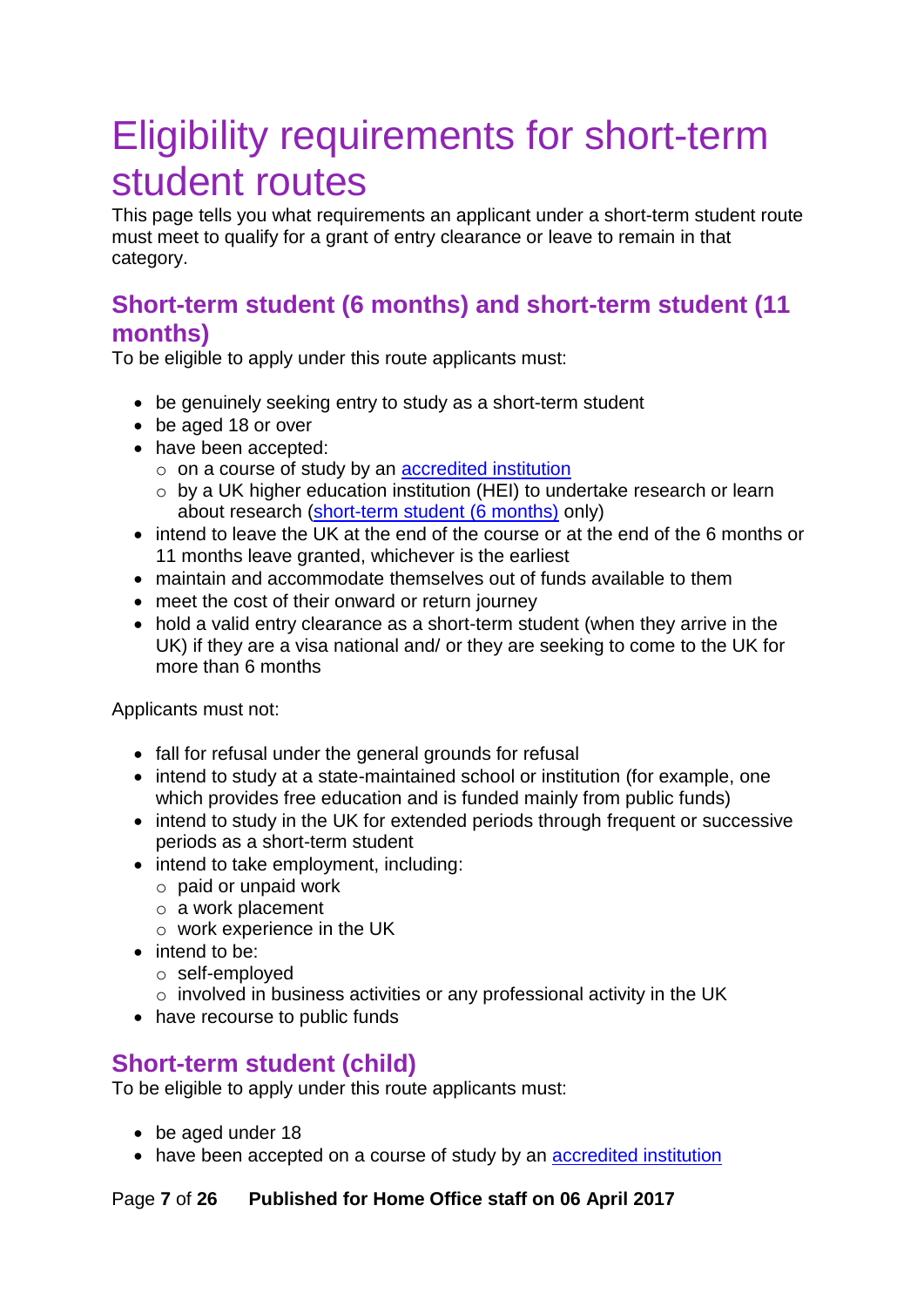- intend to leave the UK at the end of the course or at the end of the 6 months leave granted, whichever is the earliest
- maintain and accommodate themselves out of funds available to them
- meet the cost of their onward or return journey
- show that suitable arrangements have been made for their travel to, reception and care in the UK
- have a parent or guardian in their home country or country of habitual residence who is responsible for their care and who confirms they consent to the arrangements for the applicant's travel, reception and care in the UK

If the applicant is a visa national, when they arrive in the UK they must either:

- hold a valid entry clearance as an accompanied short-term student (child), and travel with an adult identified on the entry clearance, who is being admitted to the UK at the same time
- hold a valid entry clearance as an unaccompanied short-term student (child)

Applicants must not:

- fall for refusal under the general grounds for refusal
- intend to study at a state-maintained school or institution
- intend to study in the UK for extended periods through frequent or successive periods as a short-term student
- intend to take employment including:
	- o paid or unpaid work
	- o work placements
	- o work experience in the UK
- intend to be:
	- o self-employment
	- o involved in business or any professional activities in the UK
- have recourse to public funds

This table gives further information about the requirements for short-term students and their conditions of stay:

| <b>Key facts</b><br>about the<br>short-term<br>student route | <b>Short-term</b><br>student (6<br>months) | <b>Short-term</b><br>student (11<br>months) | Short-term student (child)   |
|--------------------------------------------------------------|--------------------------------------------|---------------------------------------------|------------------------------|
| Entry                                                        | Visa nationals                             | All applicants                              | Visa nationals only          |
| clearance                                                    | only                                       |                                             |                              |
| Entry                                                        | Visas4uk for                               | Visas4uk for                                | Visas4uk for short-term      |
| clearance                                                    | short-term                                 | short-term                                  | students. VAF 1A April 2015. |
| application                                                  | students, VAF                              | students, VAF                               |                              |
| form                                                         | 1A April 2015.                             | 1A April 2015.                              |                              |
| Entry                                                        | C: visit: student:                         | C: visit: student:                          | C: child visit (accompanied/ |
| clearance                                                    | 6 months: code                             | 11 months:                                  | unaccompanied): code 3       |
| endorsements                                                 | 3                                          | code 3                                      |                              |
| - the names of                                               |                                            |                                             | For accompanied add          |

| Page 8 of 26 | Published for Home Office staff on 06 April 2017 |
|--------------|--------------------------------------------------|
|              |                                                  |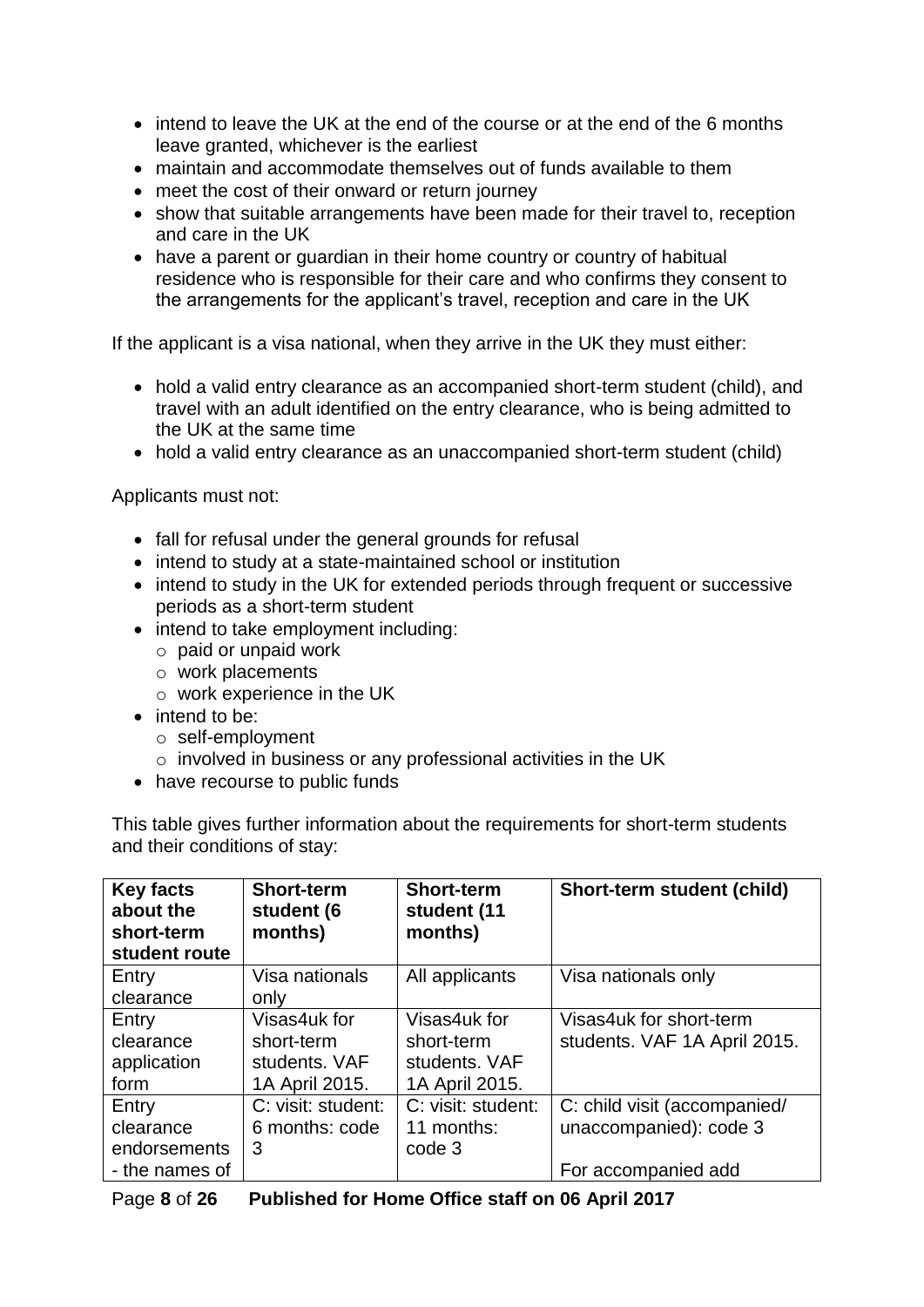| <b>Key facts</b><br>about the | <b>Short-term</b><br>student (6 | <b>Short-term</b><br>student (11 | Short-term student (child)       |
|-------------------------------|---------------------------------|----------------------------------|----------------------------------|
| short-term                    | months)                         | months)                          |                                  |
| student route                 |                                 |                                  |                                  |
| the visa                      |                                 |                                  | passport details                 |
| endorsements                  |                                 |                                  |                                  |
| will not be                   |                                 |                                  |                                  |
| changed until                 |                                 |                                  |                                  |
| late summer<br>so you must    |                                 |                                  |                                  |
| use student                   |                                 |                                  |                                  |
| visitor/child                 |                                 |                                  |                                  |
| visitor                       |                                 |                                  |                                  |
| endorsements                  |                                 |                                  |                                  |
| from 24 April                 |                                 |                                  |                                  |
| Entry                         | C: short-term                   | D: short-term                    | C: short-term student (child): 6 |
| clearance                     | student: 6                      | student: 11                      | months: code 3                   |
| endorsements                  | months: code 3                  | months: code 3                   |                                  |
| - from late                   |                                 |                                  |                                  |
| summer<br><b>Biometric</b>    |                                 |                                  |                                  |
| information                   | Not required                    | Required                         | Not required                     |
| Leave to enter                | Code 3:6                        | Code 3:                          | Code 3: 6 months: short-term     |
| endorsements                  | months: short-                  | 11months:                        | student                          |
|                               | term student                    | short-term                       |                                  |
|                               |                                 | student                          |                                  |
| Length of                     | Maximum 6                       | Maximum 11                       | Maximum 6 months                 |
| leave                         | months                          | months                           |                                  |
| Conditions of                 | No work                         | No work                          | No work                          |
| leave to enter                | No recourse to<br>public funds  | No recourse to<br>public funds   | No recourse to public funds      |
| Dependants                    | Not permitted                   | Not permitted                    | Not permitted                    |
| Study                         | Permitted                       | Permitted                        | Permitted                        |
| Change of                     | Permitted                       | Permitted                        | Permitted                        |
| course of                     |                                 |                                  |                                  |
| study                         |                                 |                                  |                                  |
| Switching into<br>short-term  | <b>No</b>                       | <b>No</b>                        | <b>No</b>                        |
| student                       |                                 |                                  |                                  |
| permitted                     |                                 |                                  |                                  |
| Immigration                   | <b>No</b>                       | Yes                              | <b>No</b>                        |
| Health                        |                                 |                                  |                                  |
| Surcharge                     |                                 |                                  |                                  |
| payable?                      |                                 |                                  |                                  |
| Leave to                      | <b>No</b>                       | <b>No</b>                        | <b>No</b>                        |
| remain                        |                                 |                                  |                                  |
| Police                        | <b>No</b>                       | Yes                              | <b>No</b>                        |
| registration                  |                                 |                                  |                                  |
| Lead to                       | No                              | <b>No</b>                        | <b>No</b>                        |

Page **9** of **26 Published for Home Office staff on 06 April 2017**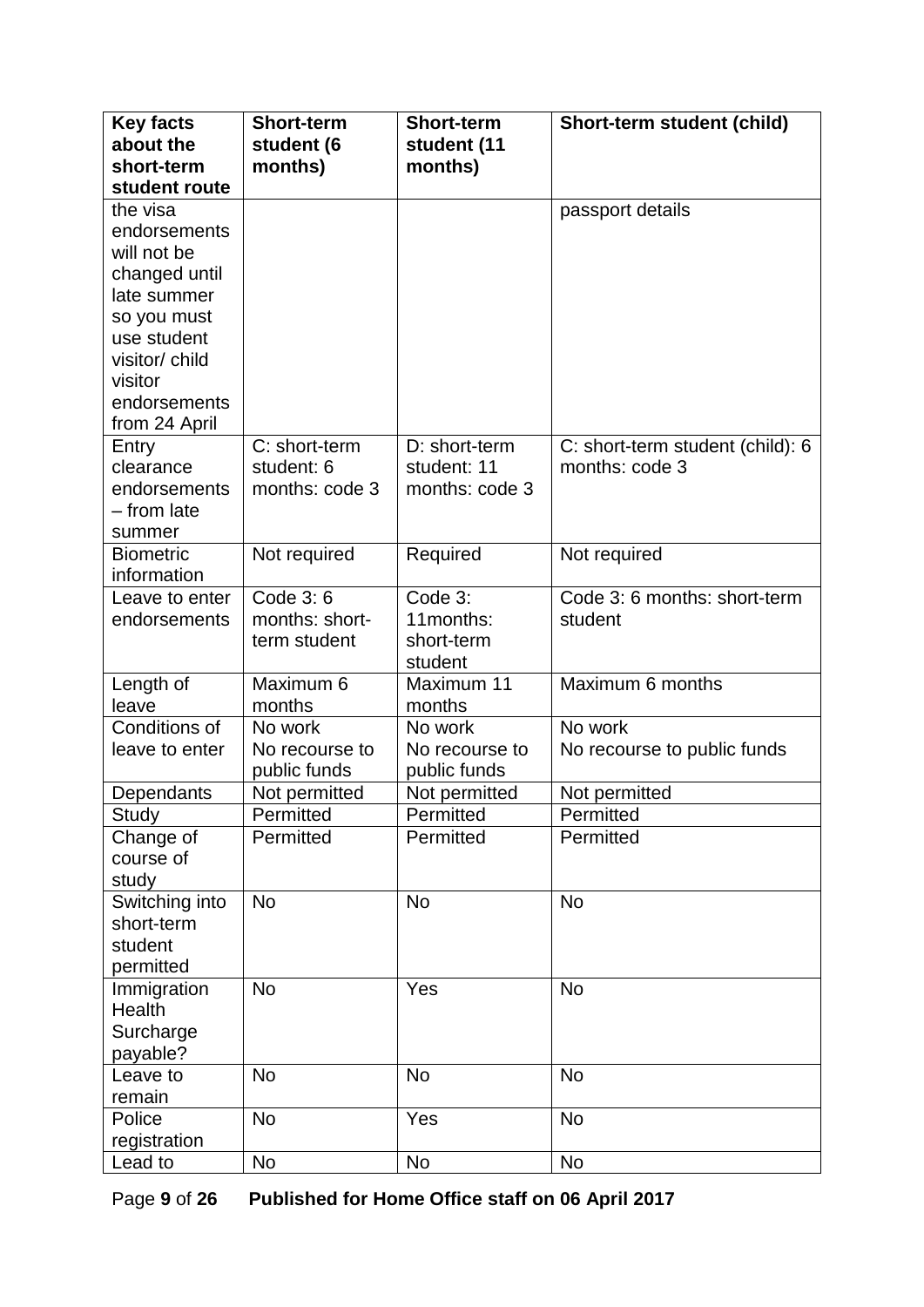| Key facts<br>about the<br>short-term<br>student route | <b>Short-term</b><br>student (6<br>months) | <b>Short-term</b><br>student (11<br>months) | Short-term student (child) |
|-------------------------------------------------------|--------------------------------------------|---------------------------------------------|----------------------------|
| settlement                                            |                                            |                                             |                            |
| Knowledge of<br>language and<br>life                  | Not required                               | Not required                                | Not required               |

### <span id="page-9-0"></span>**Cost of application**

To find out the cost of an application under the short-term student route see **UK Visa** [fees.](https://www.gov.uk/government/publications/visa-regulations-revised-table)

### **Related content**

[Accredited institutions](#page-13-0) **[Contents](#page-1-0)**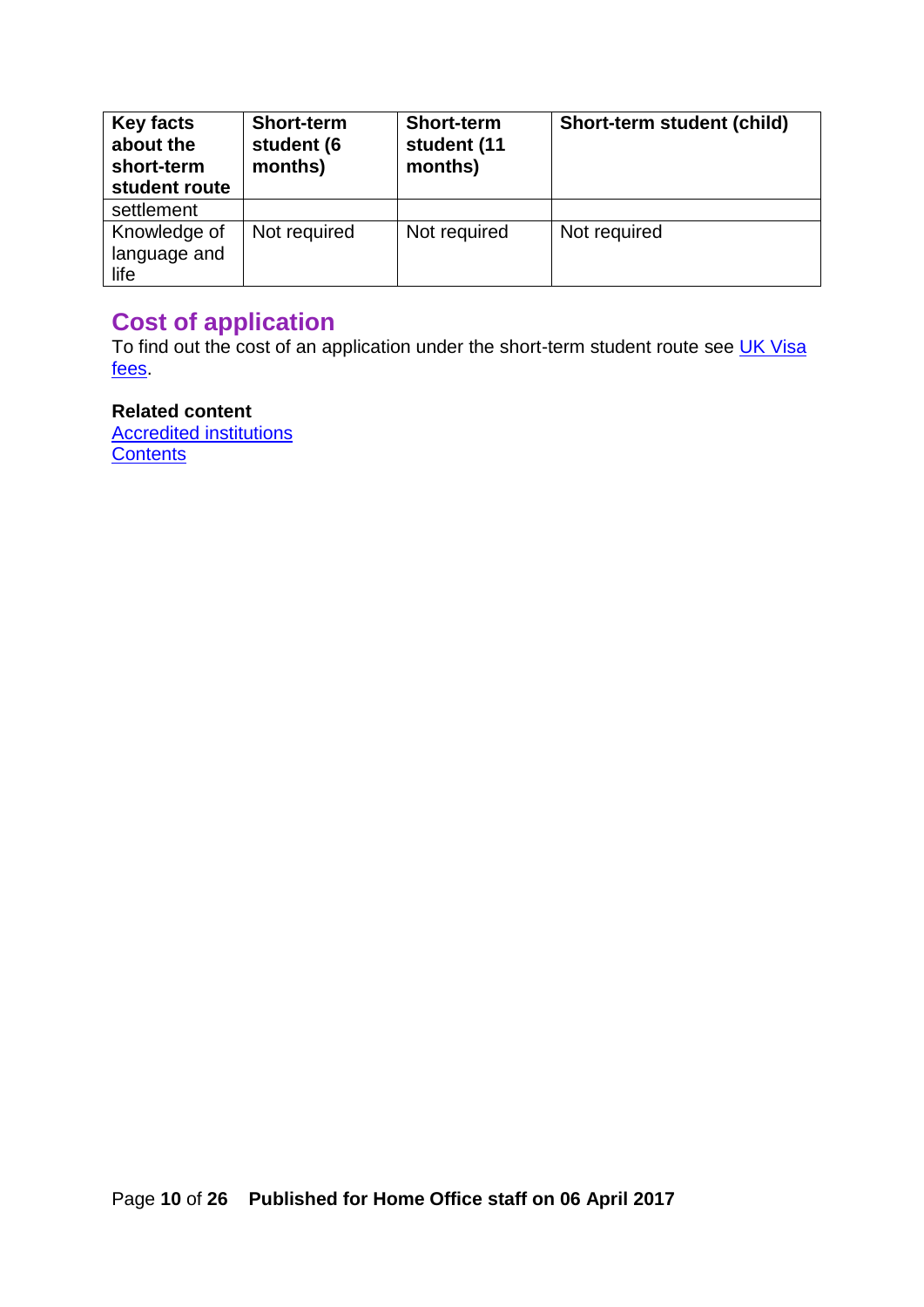## <span id="page-10-0"></span>Short-term students: applications for entry clearance or leave to enter

This page applies to all 3 categories of short-term students and tells you how to consider applications for entry clearance or leave to enter as a short-term student.

The following people require entry clearance to the UK:

- all visa nationals who wish to enter the UK as a short-term student
- non-visa nationals who wish to enter as a short-term student for more than 6 months

You must refuse leave to enter to applicants who require entry clearance and do not hold it. Appendix 2 in Appendix V of the [Immigration Rules](https://www.gov.uk/government/publications/immigration-rules-appendix-v-visitor-rules) lists the countries whose nationals need a visa to enter the UK.

When you consider an application you must check:

- the application is valid, see:
	- o paragraphs A34 to 34D of the [Immigration Rules](https://www.gov.uk/guidance/immigration-rules/immigration-rules-part-1-leave-to-enter-or-stay-in-the-uk)
	- o specified application forms and procedures
- the applicant's passport or travel document is genuine, see:
	- $\circ$  Biometric information case working
	- $\circ$  Biometric information introduction
	- $\circ$  Biometric information enrolment
- the applicant meets all the requirements of the route of entry
- there are no general grounds for refusal

You must also consider whether the applicant is a [genuine short-term student.](#page-11-0)

The Immigration Rules do not allow short-term students to extend their stay. You must refuse any application for leave to remain.

#### **Related content:**

**[Contents](#page-1-0)**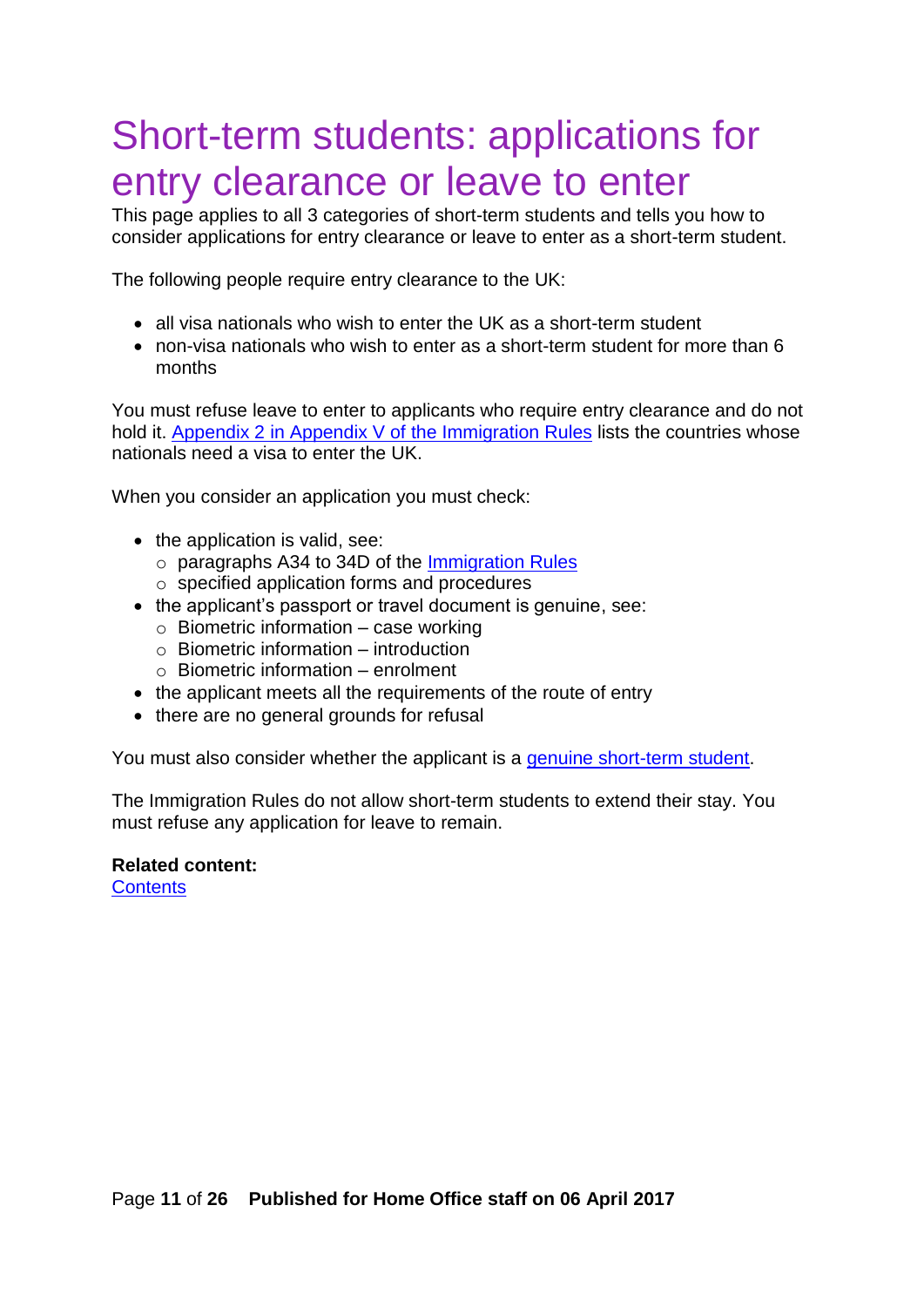# <span id="page-11-0"></span>Genuine short-term student

This page applies to all 3 categories of short-term students and tells you how to decide whether an applicant is a genuine short-term student who intends to leave the UK at the end of their short period of study.

To decide whether or not an applicant is a genuine short-term student, you must be satisfied that they:

- have given a true account of how long they intend to study in the UK
- genuinely intend to study here on a course that will be completed during their stay or under the provisions set out in the [studying in the UK](#page-11-3) for part of a [course](#page-11-3) section
- genuinely intend to study at an [accredited institution](#page-13-0)
- do not intend to study at a state-maintained school or institution for example:
	- $\circ$  one that provides free education and is mainly funded from public funds o a short-term student can study at a UK Higher Education Institution
		- (university) if they pay fees
- do not intend to live in the UK through frequent and successive periods of study
- have enough money to support themselves
- intend to leave the UK at the end of their study

### <span id="page-11-3"></span><span id="page-11-1"></span>**Studying in the UK for part of a course**

An applicant who wishes to use short-term study to complete part of a course in the UK must meet the following criteria. They:

- are studying outside the UK for a UK qualification (for example, by distance learning)
- are on a course that is longer than 6 months
- are required to spend a period of time in the UK studying as part of the course
- are not spending more than 6 months studying here on any occasion

A student who is re-sitting an examination or retaking a module, or a postgraduate student who is taking their oral (viva) examination, can also apply as a short-term student if the study does not take longer than 6 months on any occasion.

You must take care to be sure that where the student spends multiple periods in the UK, the frequent and/ or successive study periods do not mean they are studying here full-time. For example they spend a number of months studying here, leave the UK for a few days and then return for a further period of study.

### <span id="page-11-2"></span>**Definition of a UK higher education institution (HEI)**

A UK recognised body or a body that receives public funding as a higher education institution from the:

- Department for Employment and Learning in Northern Ireland
- Higher Education Funding Council for England
- Higher Education Funding Council for Wales

Page **12** of **26 Published for Home Office staff on 06 April 2017**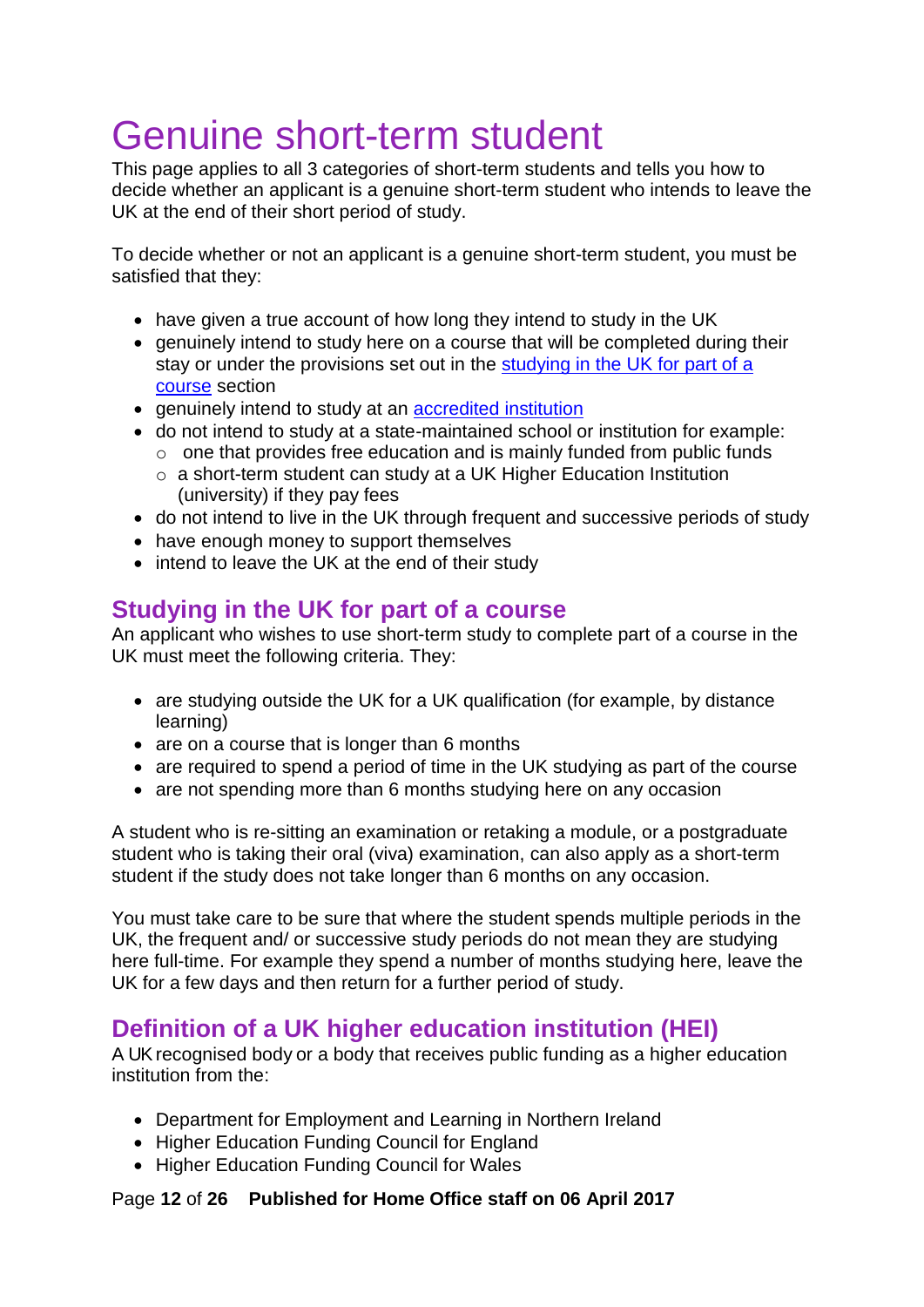• Scottish Funding Council

The Home Office also accepts the following institutions as HEIs:

- Richmond, the American International University in London because it is recognised in statute in the Education (Recognised Awards) (Richmond The American International University in London) Order 2006
- Health Education South London as an HEI for sponsored students who were assigned a certificate of acceptance for studies (CAS) between 1 July 2015 to 31 October 2016 to undertake a recognised Foundation Programme for postgraduate doctors and dentists
- Health Education England as an HEI for sponsored students to undertake a recognised Foundation Programme for postgraduate doctors and dentists from 1 November 2016

| <b>Country</b>   | Website                                     |
|------------------|---------------------------------------------|
| England          | <b>Higher Education Funding Council for</b> |
|                  | <b>England</b>                              |
| Scotland         | Scottish funding council                    |
| Wales            | <b>Higher Education Funding Council for</b> |
|                  | <b>Wales</b>                                |
| Northern Ireland | Department for Employment and               |
|                  | Learning                                    |

You can check whether an institution is a UK HEI using the following websites:

You can find a list of UK recognised bodies on [GOV.UK.](https://www.gov.uk/recognised-uk-degrees#recognised-bodieswww.bis.gov.uk/policies/higher-education/recognised-uk-degrees/recognised-bodies)

### <span id="page-12-0"></span>**Short-term students and employment**

Short-term students are not allowed to work in the UK, either in a paid or an unpaid job. They are not allowed to enrol on a course of study that includes a work placement or work experience.

Short-term students can volunteer but may not do voluntary work. You must be clear on the difference between the 2.

#### **Voluntary workers:**

- often have a contract with their employer (this means the employer must provide the work and the voluntary worker must attend at particular times and carry out specific tasks)
- are also usually remunerated in kind

#### **Volunteers**:

- do not have a contract of employment
- must not take the place of an employee
- must not receive payment in kind but reimbursement for reasonable travel and subsistence expenses is allowed

#### Page **13** of **26 Published for Home Office staff on 06 April 2017**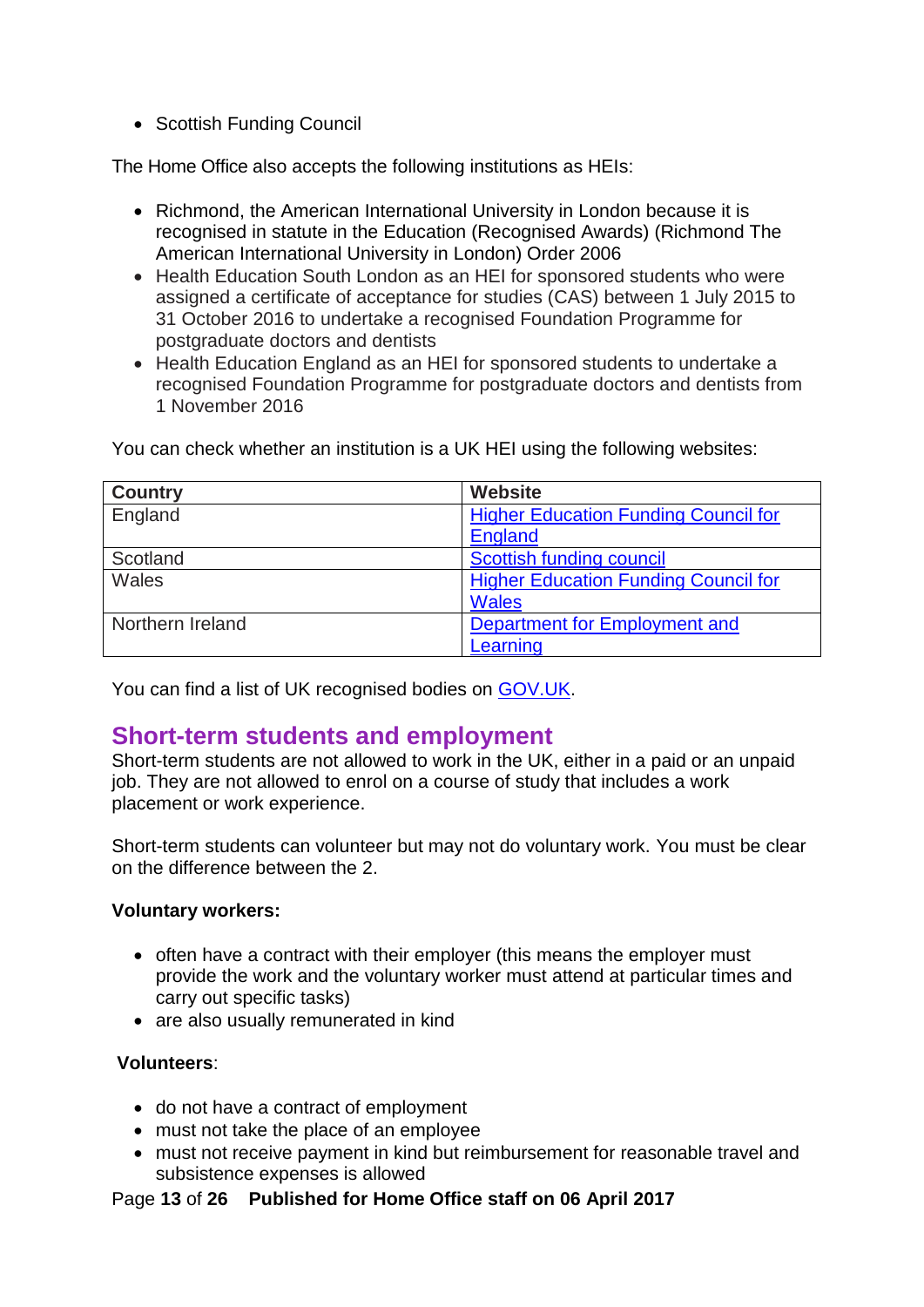usually help a charity or voluntary or public sector organisation

<span id="page-13-0"></span>**Related content**  [Accredited institutions](#page-13-0) **[Contents](#page-1-0)**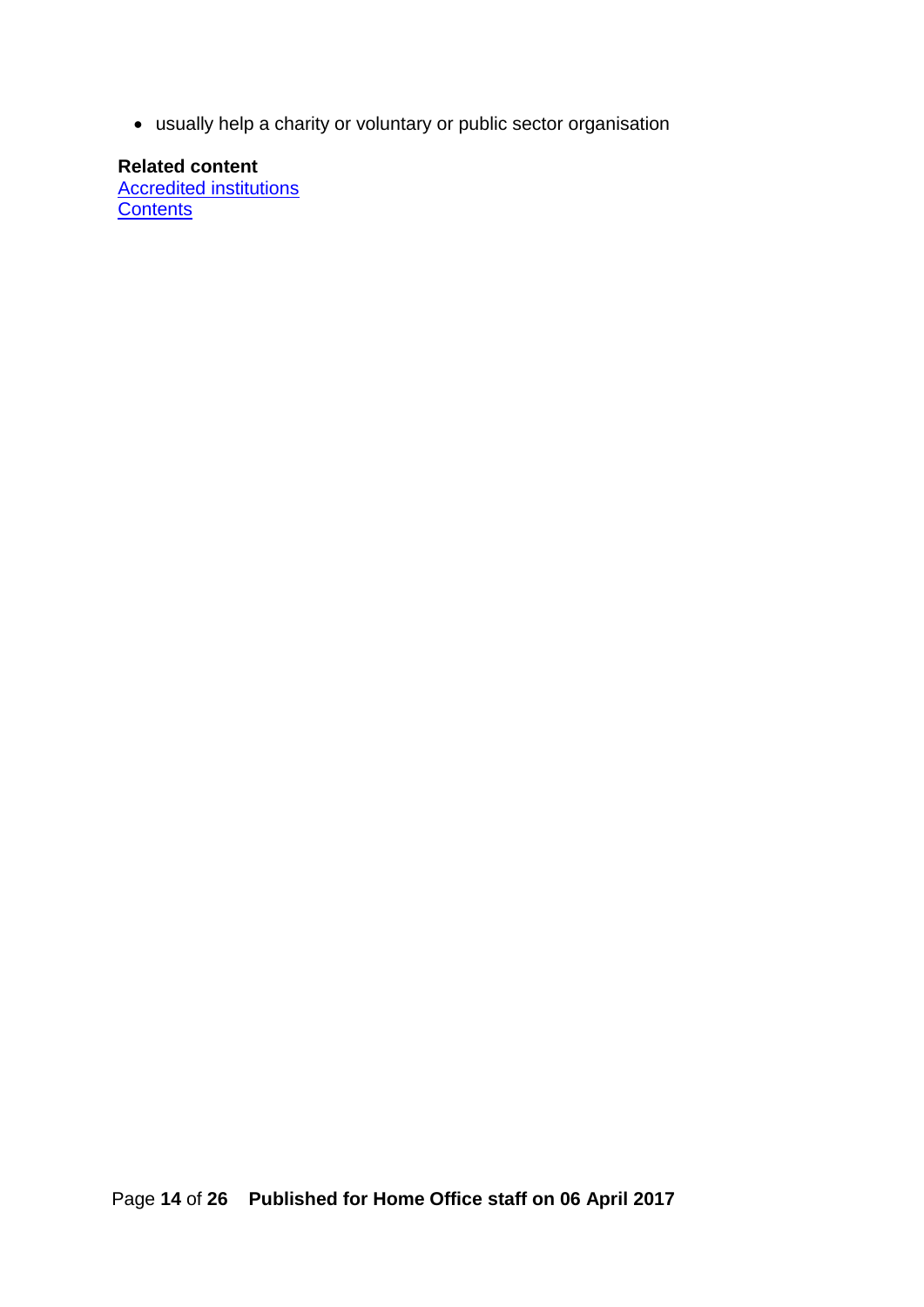# <span id="page-14-0"></span>Accredited institutions

This page tells you what an accredited institution is, how to decide if an institution is accredited for the purpose of short-term students and how to check the accreditation.

A short-term student must be accepted on a course of study provided by an accredited institution.

An accredited institution falls into one of the following categories:

- holds a [sponsor licence for Tier 4](https://www.gov.uk/government/publications/register-of-licensed-sponsors-students) of the points-based system
- holds valid accreditation from:
	- o [Accreditation UK](http://www.britishcouncil.org/education/accreditation/centres)
	- o [the Accreditation Body for Language Services \(ABLS\)](http://www.ablsaccreditation.co.uk/schoolaccinfo.asp)
	- o [the British Accreditation Council \(BAC\)](http://www.the-bac.org/)
	- o [Accreditation Service for International Colleges \(ASIC\)](http://www.asic.org.uk/collegedirectoryUK.php)
- holds a valid and satisfactory full institutional inspection by one of the following bodies:
	- o [Bridge Schools Inspectorate](http://www.bridgeschoolsinspectorate.co.uk/home)
	- o [Estyn](http://www.estyn.gov.uk/)
	- o [Quality Assurance Agency for Higher Education](http://www.qaa.ac.uk/en)
	- o [Education Scotland](http://www.educationscotland.gov.uk/inspectionandreview/index.asp)
	- o [the Independent Schools Inspectorate](http://www.isi.net/home/)
	- o [Ofsted](https://www.gov.uk/government/organisations/ofsted)
	- o [the School Inspection Service](http://www.schoolinspectionservice.co.uk/new/home.html)
	- o [the Education and Training Inspectorate Northern Ireland](https://www.etini.gov.uk/)

An overseas higher education institution (this does not apply to short-term student (child)) can be accredited if it:

- offers only part of its programmes in the UK
- holds its own national accreditation and offers programmes that are an equivalent level to a UK degree

To check that an overseas higher education institution offers programmes equivalent to UK degrees, you should check the [UK NARIC](http://www.naric.org.uk/visasandnationality) website.

### **Related content**

**[Contents](#page-1-0)**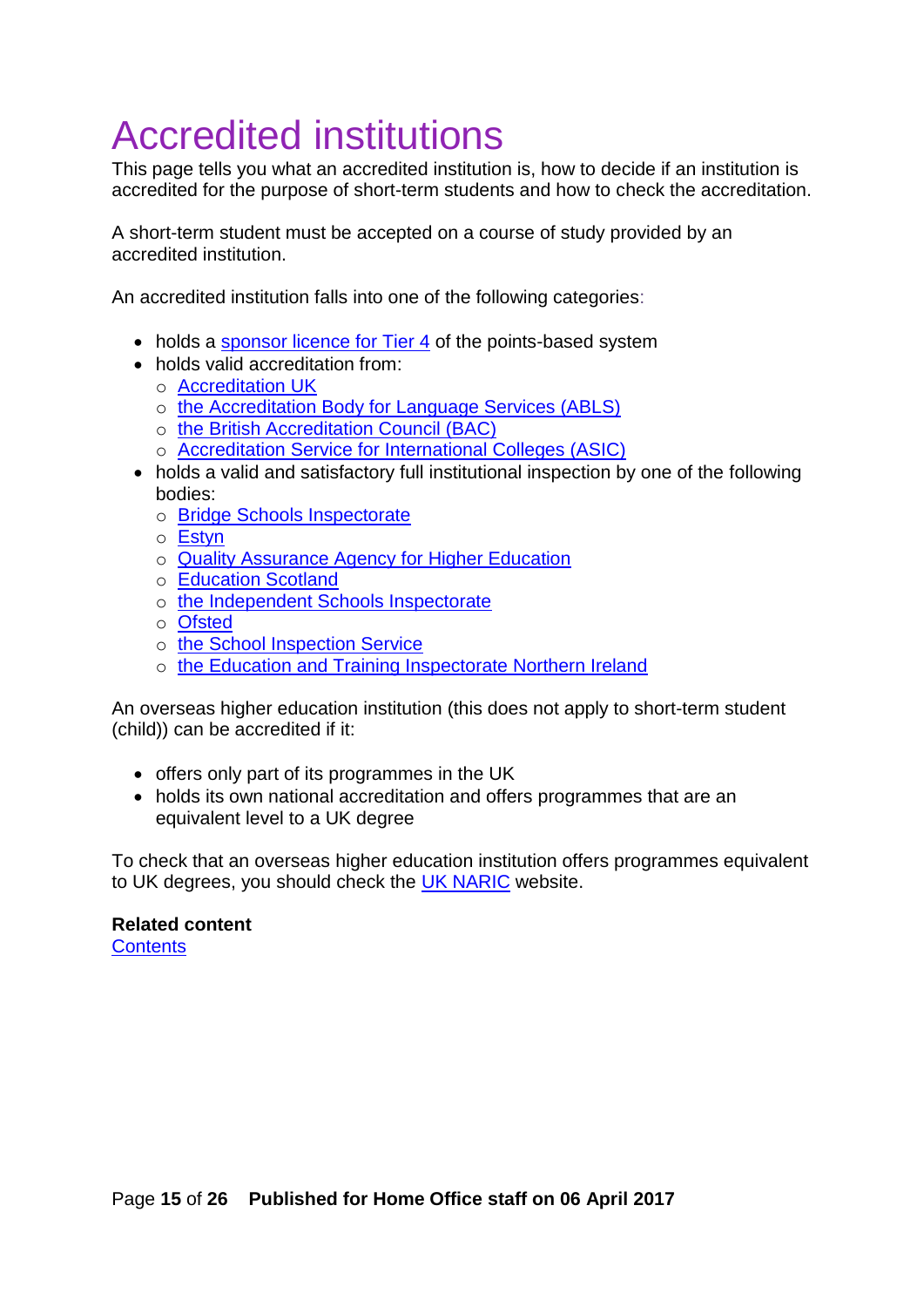# <span id="page-15-0"></span>Short-term student (6 months)

This page tells you about the short-term student (6 months) route found in [paragraphs A57C and A57D of the Immigration Rules.](https://www.gov.uk/guidance/immigration-rules/immigration-rules-part-3-students)

A short-term student (6 months) can come to the UK for up to 6 months to:

- study a course
- complete a period of research
- complete research tuition (for example, to learn about research)

Applicants who apply for entry clearance or leave to enter to study or conduct research as a short-term student (6 months) must meet all the requirements of paragraphs A57C and A57D of the Immigration Rules, see: [Eligibility requirements of](#page-6-0)  [short-term student routes.](#page-6-0)

If a short-term student (6 months) is coming to the UK to study, you must check they have been accepted for a course of study at an [accredited institution.](#page-13-0) The applicant must provide an acceptance letter from the institution with details of the course.

If a short-term student (6 months) is coming to the UK to complete a short period of research or to learn how to conduct research, you must check that the applicant meets the requirements. They must:

- be studying a course overseas that is the equivalent of a UK degree level course:
	- o you can check if the course is equivalent to a UK degree on UK [NARIC](http://www.naric.org.uk/visasandnationality)
	- $\circ$  the research must form part of, or be relevant to, the course
	- o the applicant must provide confirmation of the course, and that the research relates to it, from their overseas education provider
- have been accepted by a UK higher education institution, which is funded by one of the following bodies, to do research or be taught about research (research tuition) at the UK institution:
	- o Department for Employment and Learning in Northern Ireland
	- o Higher Education Funding Council for England
	- o Higher Education Funding Council for Wales
	- o Scottish Funding Council

The following links show institutions that are a UK higher educationinstitution as described above:

- [Department for Employment and Learning](http://www.delni.gov.uk/index/further-and-higher-education/higher-education/role-structure-he-division.htm)
- [Higher Education Funding Council for England](http://www.hefce.ac.uk/TheRegister/)
- [Higher Education Funding Council for Wales](http://www.hefcw.ac.uk/home/home.aspx)
- [Scottish Funding Council](http://www.sfc.ac.uk/funding)

A short-term student (6 months) cannot:

undertake research in any other circumstances

Page **16** of **26 Published for Home Office staff on 06 April 2017**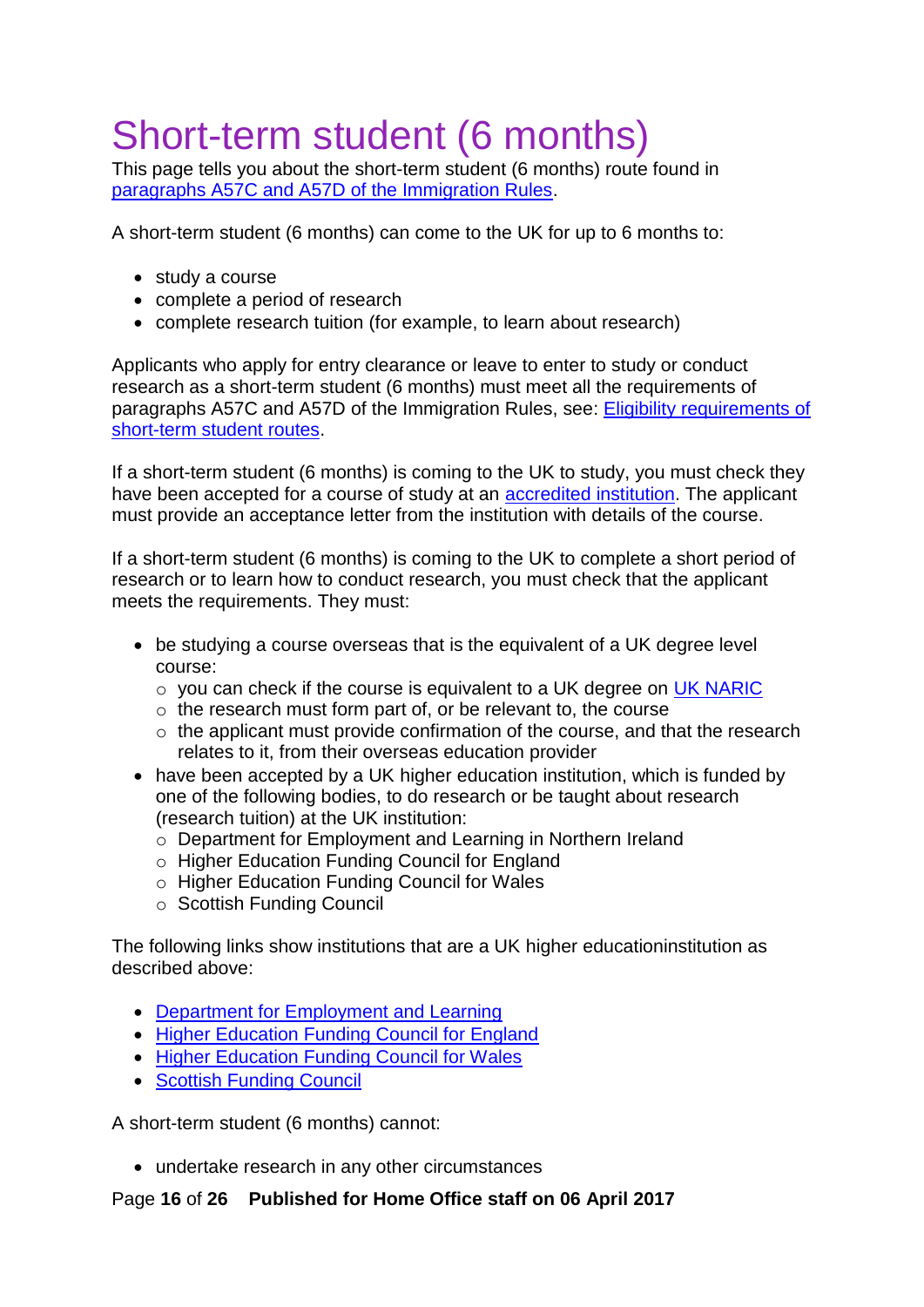be employed as a sponsored researcher- to do so they must apply either under Tier 2 or Tier 5 (Government Authorised Exchange) of the points-based system

**Related content [Contents](#page-1-0)**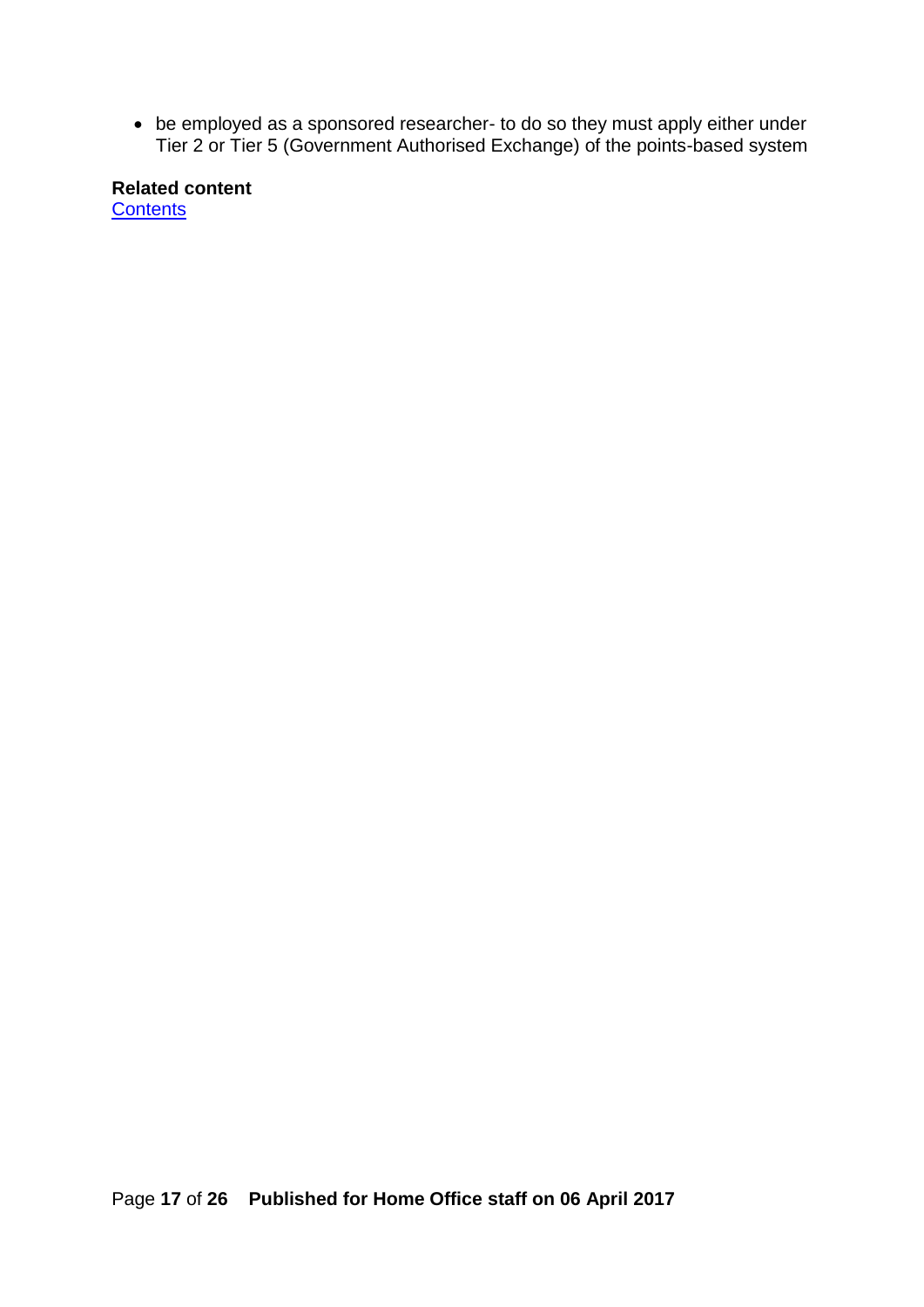# <span id="page-17-0"></span>Short-term student (11 months)

This page tells you about the short-term student (11 months) route found in [paragraphs A57C and A57E of the Immigration Rules.](https://www.gov.uk/guidance/immigration-rules/immigration-rules-part-3-students)

This route is for applicants who want to come to the UK to study English language for more than 6 months but no more than 11 months.

For the purpose of this route 'English language study' is a course that teaches English as a foreign language only and does not include other subjects. An applicant cannot study mixed courses under this route.

You must refuse any other applications, including applications to undertake research as a short-term student (11 months).

You must check that the applicant has been accepted for a course of study at an [accredited institution.](#page-13-0) They must provide an acceptance letter from the institution with details of the course.

Applicants for entry clearance or leave to enter as a short-term student (11 months) must meet all the requirements of paragraphs A57C and A57E of the Immigration Rules, see: [Eligibility requirements for short-term student routes.](#page-6-0)

You must refuse leave to enter to applicants who do not have entry clearance as a short-term student (11 months).

All applicants under this route must register with the police if they are a:

- national or citizen of a country or territory listed in [Appendix 2](https://www.gov.uk/guidance/immigration-rules/immigration-rules-appendix-2-police-registration) to the Immigration Rules
- stateless person
- person holding a non-national travel document

From late summer (date to be announced) all applicants will be required to pay the Immigration Health Surcharge at the reduced rate for students (£150 for each 12 months of leave) when they make their application for entry clearance. See: [Immigration Health Surcharge](https://www.gov.uk/healthcare-immigration-application) for more information.

#### **Related content [Contents](#page-1-0)**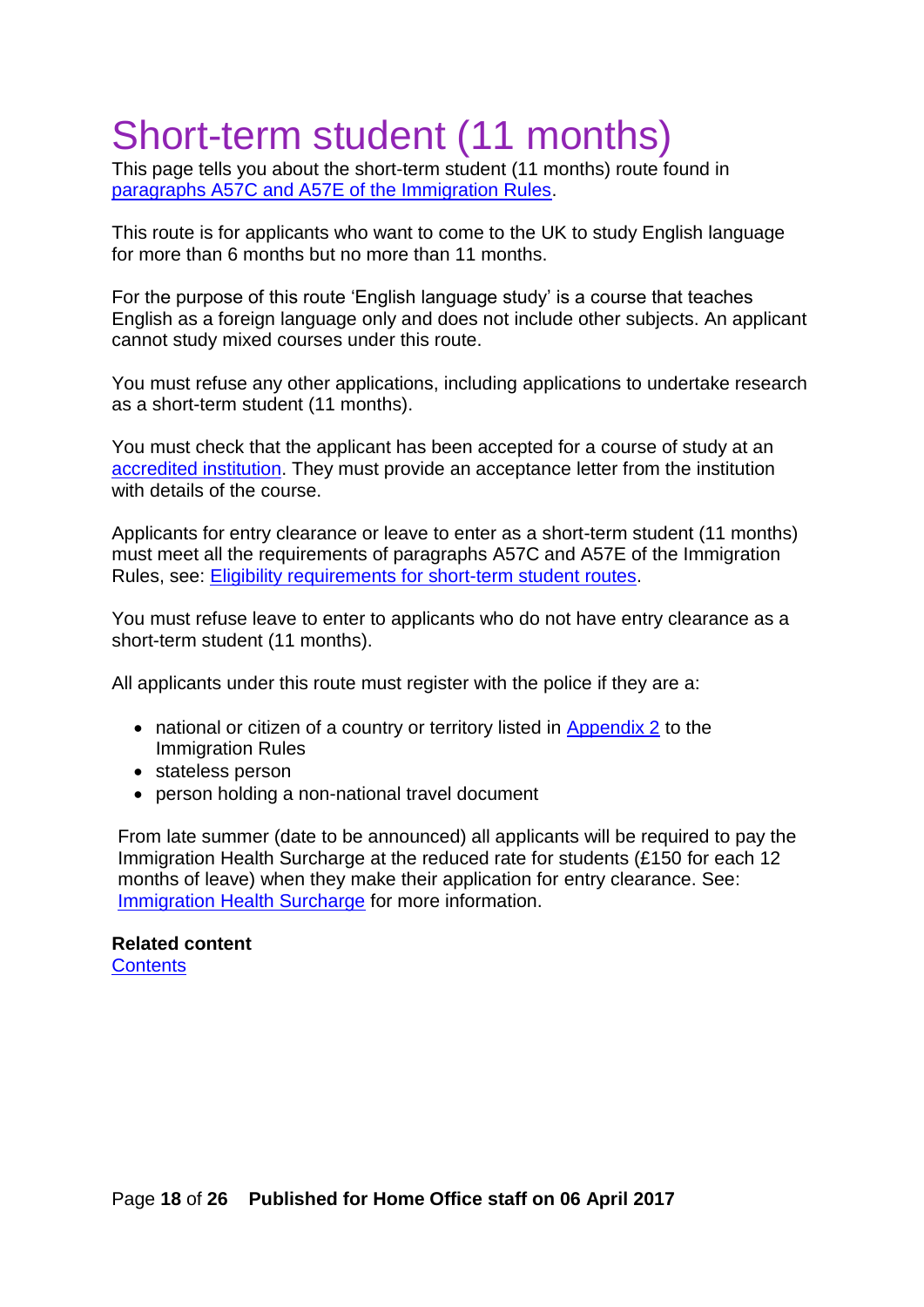# <span id="page-18-0"></span>Short-term student (child) route

This page tells you about the specific requirements of the short-term student (child) route found in [paragraphs A57C and A57G of the Immigration Rules.](https://www.gov.uk/guidance/immigration-rules/immigration-rules-part-3-students)

#### <span id="page-18-1"></span>**Page contents** [Suitable arrangements for travel, reception and care of a short-term student \(child\)](#page-18-2) [Entry clearance officers](#page-19-0) [Border Force officers at ports of entry](#page-19-1) [Private foster care](#page-20-0) [Private foster care -](#page-21-0) legislation [Unaccompanied and accompanied children](#page-21-4)

This route is for people under the age of 18 who want to come to the UK to study for up to 6 months on a course that does not include a work placement or work experience.

You must check that they have been accepted for a course of study at an [accredited](#page-13-0)  [institution.](#page-13-0) The applicant must provide an acceptance letter from the institution with details of the course.

### <span id="page-18-2"></span>**Suitable arrangements for travel, reception and care of a short-term student (child)**

The Home Office has a statutory duty of care towards children under [section](http://www.legislation.gov.uk/ukpga/2009/11/section/55) 55 of [the Borders, Citizenship](http://www.legislation.gov.uk/ukpga/2009/11/section/55) and Immigration Act 2009, and it is mandatory for UK-based staff to complete the e-learning course on this duty. For more information, see: Safeguard and promote child welfare.

The applicant must show that suitable arrangements have been made for their travel to, and arrival and care in, the UK. You must make every reasonable effort to make sure the documents presented to you are genuine.

If a foster carer or relative, who is not a parent or guardian, has responsibility for their care, the applicant must provide a letter of consent from their parent or parents or legal guardian regarding arrangements for their travel to, and reception and care while in the UK which must include:

- the name and date of birth of the intended foster carer or relative
- the address where the applicant will be living
- the relationship of the foster carer or relative to the applicant
- authority from their parent or parents or legal guardian allowing the foster carer or relative to care for the applicant during their stay in the UK
- a letter from the education provider to include details of the foster care arrangements, and confirming they have or will notify the local authority - they should include the reply from the local authority if they have one

Private foster care arrangements must be notified to the relevant local authority by:

#### Page **19** of **26 Published for Home Office staff on 06 April 2017**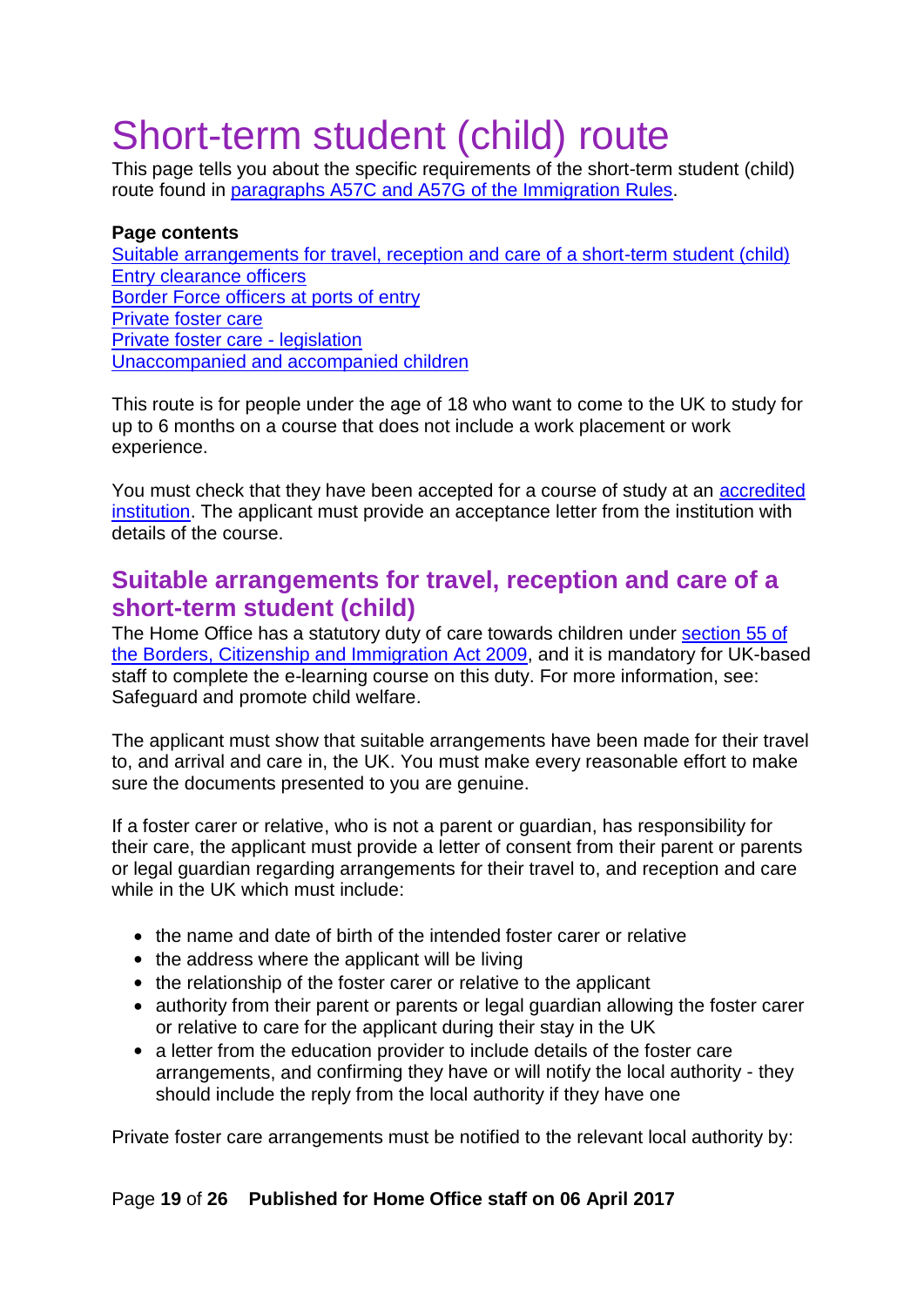- the parents or other carer of the child
- other parties to the arrangement, for example the education provider
- the Home Office if neither of the above have

Unless there is cause for concern, the evidence can be either:

- they are accompanied by a parent, or parents
- suitable arrangements for private foster care exist, as above

For further information on Home Office requirements on foster care, see:

- [Private foster care](#page-20-0)
- [Private foster care:](#page-21-0) legislation

### <span id="page-19-0"></span>**Entry clearance officers**

Entry clearance officers must enter the following information on Proviso to show the Home Office duty to safeguard children has been met:

- The name, address and landline telephone number of the parent or carer in the child's home country
- $\bullet$  the host in the UK
- the person accompanying the child

If details are missing, unclear or other factors raise concerns about the child's welfare, you must make further enquiries to confirm the identity and residence of the host and make sure the child is expected.

If you remain concerned about the child's welfare in the UK, you must refuse the application.

### <span id="page-19-1"></span>**Border Force officers at ports of entry**

This tells Border Force officers what to do to meet the [section](http://www.legislation.gov.uk/ukpga/2009/11/section/55) 55 duty. If you have any concerns about a child's welfare you must contact your local authority children's services department or the police where appropriate. Children's services will advise on the suitability of the sponsor and will take the child into their care, if they agree that the sponsor is unsuitable or if there is no responsible sponsor.

To gain entry to the UK, a short-term student (child) must give evidence that they have a parent or guardian who is responsible for their care in their home country or the country in which they live. The parent or guardian must consent to the arrangements for the child's travel, reception and care in the UK. Most applications made for entry clearance or leave to enter will be made by the parent or the guardian and present no difficulty.

Where the application is not made by the parent or guardian, and there are no other factors in the application which are a cause for concern, a letter from the parent or guardian which consents to the child's application is enough to establish that this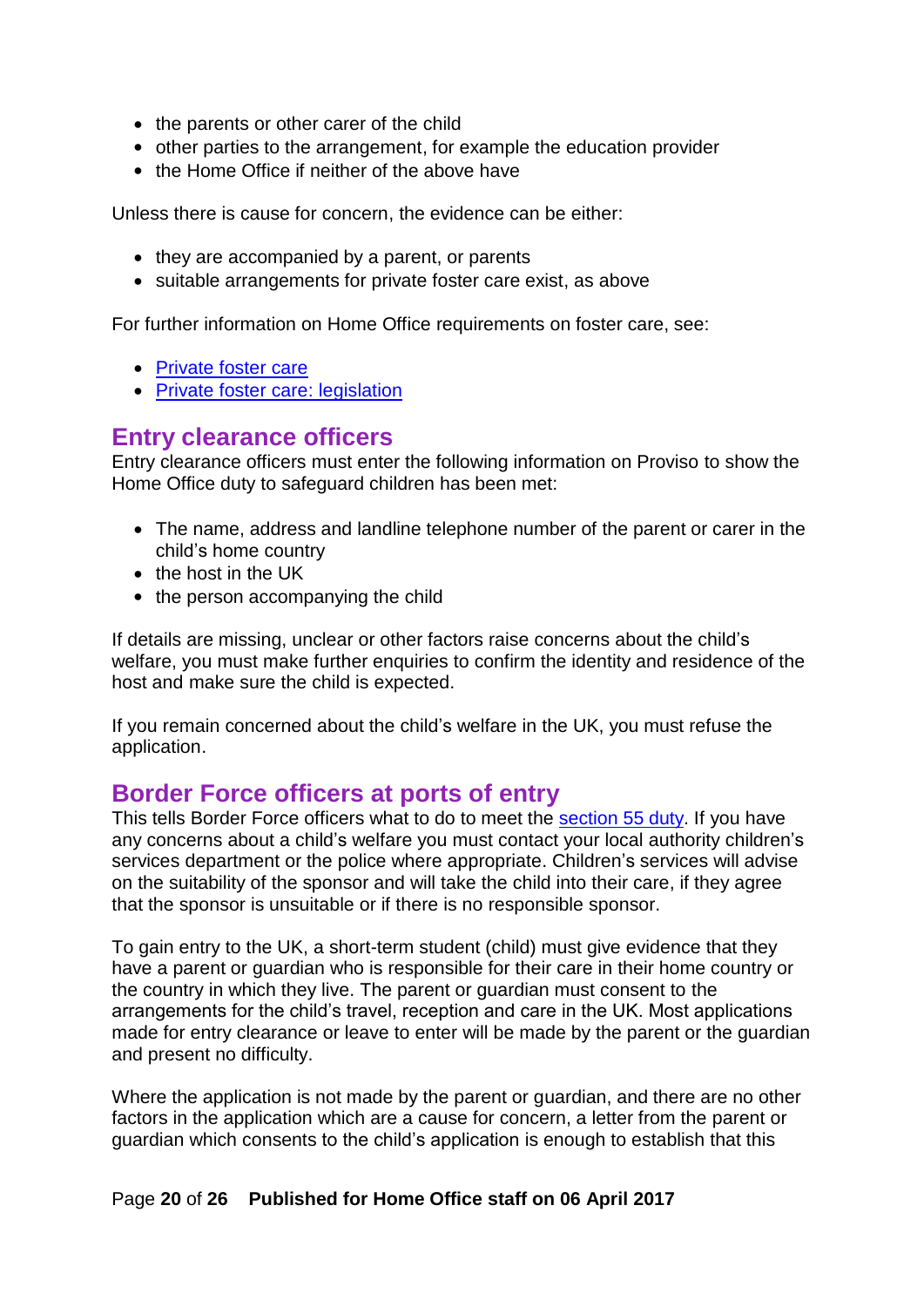requirement has been met. If the child's parents are divorced, the consent must come from the parent who holds legal custody of or sole responsibility for the child.

If the application raises child trafficking concerns, you must consult the guidance on human trafficking.

### <span id="page-20-0"></span>**Private foster care**

A short-term student (child) is considered to be in private foster care when they are:

- under 16 years old (or under 18 years old for those with a disability)
- being cared for on a full-time basis for more than 28 days
- not being cared for by parents or close relatives

Parents or other carers, and other parties to the foster care arrangement (for example, the education provider), must notify the local authority when a foster care arrangement is made. The Home Office must tell the local authority where the child will be staying if this has not been done.

A short-term student (child) is not in private foster care when a parent, close relative or legal guardian is looking after them.

If the application is made by the parent or guardian, you do not need to make detailed enquiries about whether the adult, who will be accompanying the child, is acceptable, unless you have cause for concern.

If the application is not made by the parent or guardian, you must make enquiries about the accompanying adult or adults and record the following details:

- names and passport number (to be included on the child's visa)
- address in the home country
- any address in the UK or abroad
- employment details
- their relationship with:
	- o the child
	- $\circ$  their parent or quardian
	- $\circ$  their host in the UK

You will need to see a letter of consent from the parent or parents or the legal guardian regarding the arrangements for the child's travel to, and reception and care while in, the UK. This letter must include:

- the name and date of birth of the intended foster carer
- $\bullet$  the address where the child will be living
- the relationship of the foster carer to the child
- authority from the parent or parents or legal guardian for the foster carer to care for the child during their stay in the UK
- a letter from the education provider with:
	- o details of the foster care arrangement

#### Page **21** of **26 Published for Home Office staff on 06 April 2017**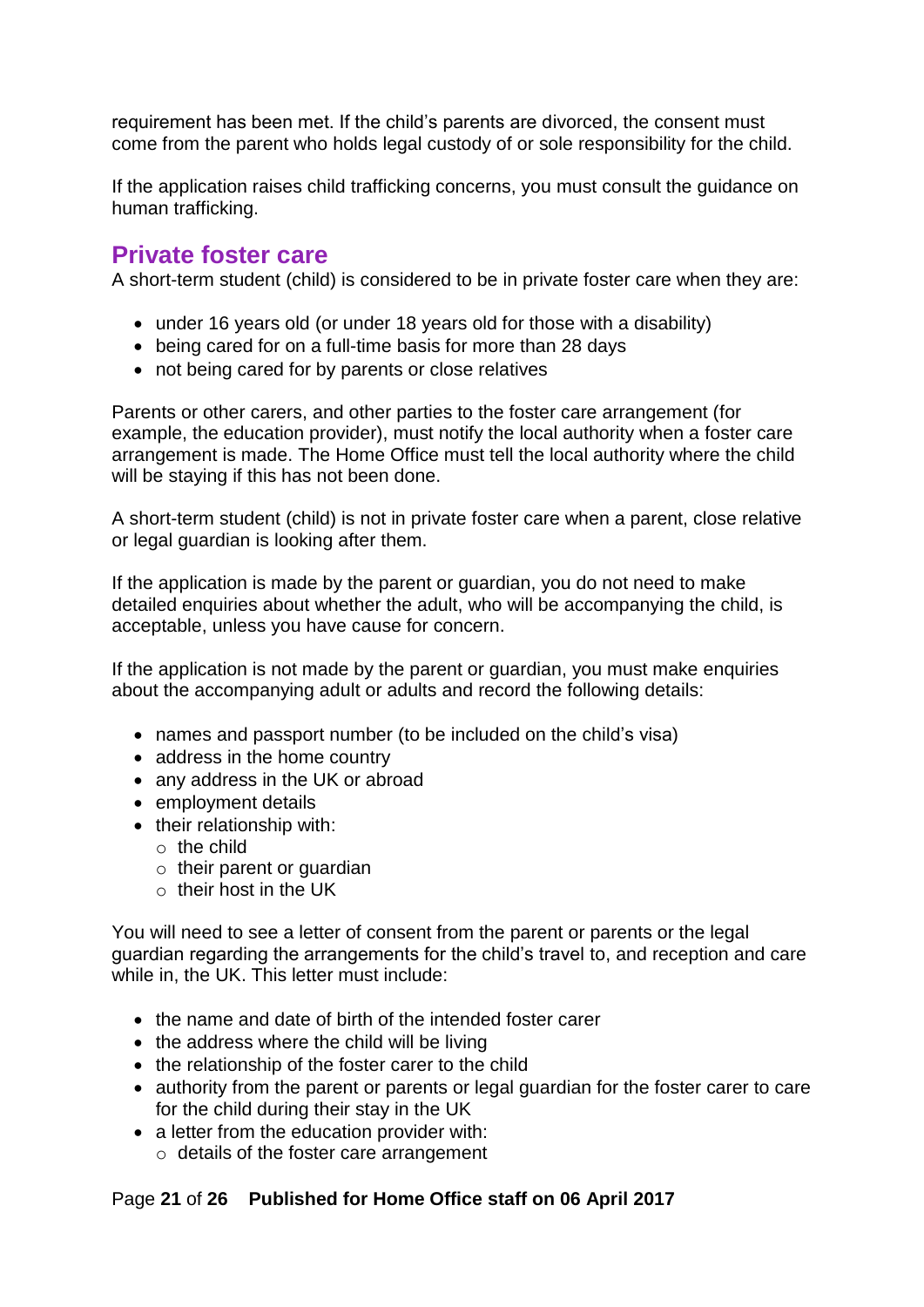$\circ$  confirmation that they have or will notify the local authority with a reply from the authority if they have one

You must make every reasonable effort to check that these documents are genuine.

### <span id="page-21-0"></span>**Private foster care: legislation**

Private foster care is covered by the following legislation for the different countries in the UK:

### <span id="page-21-1"></span>England and Wales

The following legislation relates to private foster care in England and Wales:

- [Part IX of the Children Act 1989](http://www.legislation.gov.uk/ukpga/1989/41/part/IX)
- [The Children \(Private Arrangements for Fostering\) Regulations 2005](http://www.legislation.gov.uk/uksi/2005/1533/contents/made)

### <span id="page-21-2"></span>**Scotland**

The following legislation relates to private foster care in Scotland:

- [Foster Children \(Scotland\) Act 1984](http://www.legislation.gov.uk/ukpga/1984/56)
- [Foster Children \(Private Fostering\) Regulations 1985](http://www.legislation.gov.uk/uksi/1985/1798/made) these regulations require parents (including a guardian or relative) to:
	- o notify the local authority of arrangements to be made for the fostering of their children privately under the 1984 act
	- o make provision for the local authority to investigate the suitability of such private fostering arrangements in the interests of the child and for the visiting of such foster children by the local authority
- [Regulation of Care \(Scotland\) Act 2001](http://www.legislation.gov.uk/asp/2001/8/contents) where the Care Commission is responsible for the regulation of the functions of local authorities regarding private foster care arrangements

### <span id="page-21-3"></span>Northern Ireland

The following legislation relates to private foster care in Northern Ireland:

- The Children (Northern Ireland) [Order 1995](http://www.legislation.gov.uk/nisi/1995/755/part/X/made) Articles 106/107
- Children (Private Arrangements [for Fostering\) Regulations \(Northern](http://www.legislation.gov.uk/nisr/1996/452/contents/made) Ireland) [1996](http://www.legislation.gov.uk/nisr/1996/452/contents/made) - these regulations are equivalent to those in England: health and social care trusts must be notified of private foster care arrangements lasting more than 28 days in relation to children under 16 years old (or under 18 if they have a disability)

### <span id="page-21-4"></span>**Unaccompanied and accompanied children**

The information on a child's visa will differ depending on whether they are accompanied or unaccompanied.

### <span id="page-21-5"></span>Unaccompanied visa nationals

You must pay particular attention to applications from and the circumstances of a child coming to the UK on their own.

#### Page **22** of **26 Published for Home Office staff on 06 April 2017**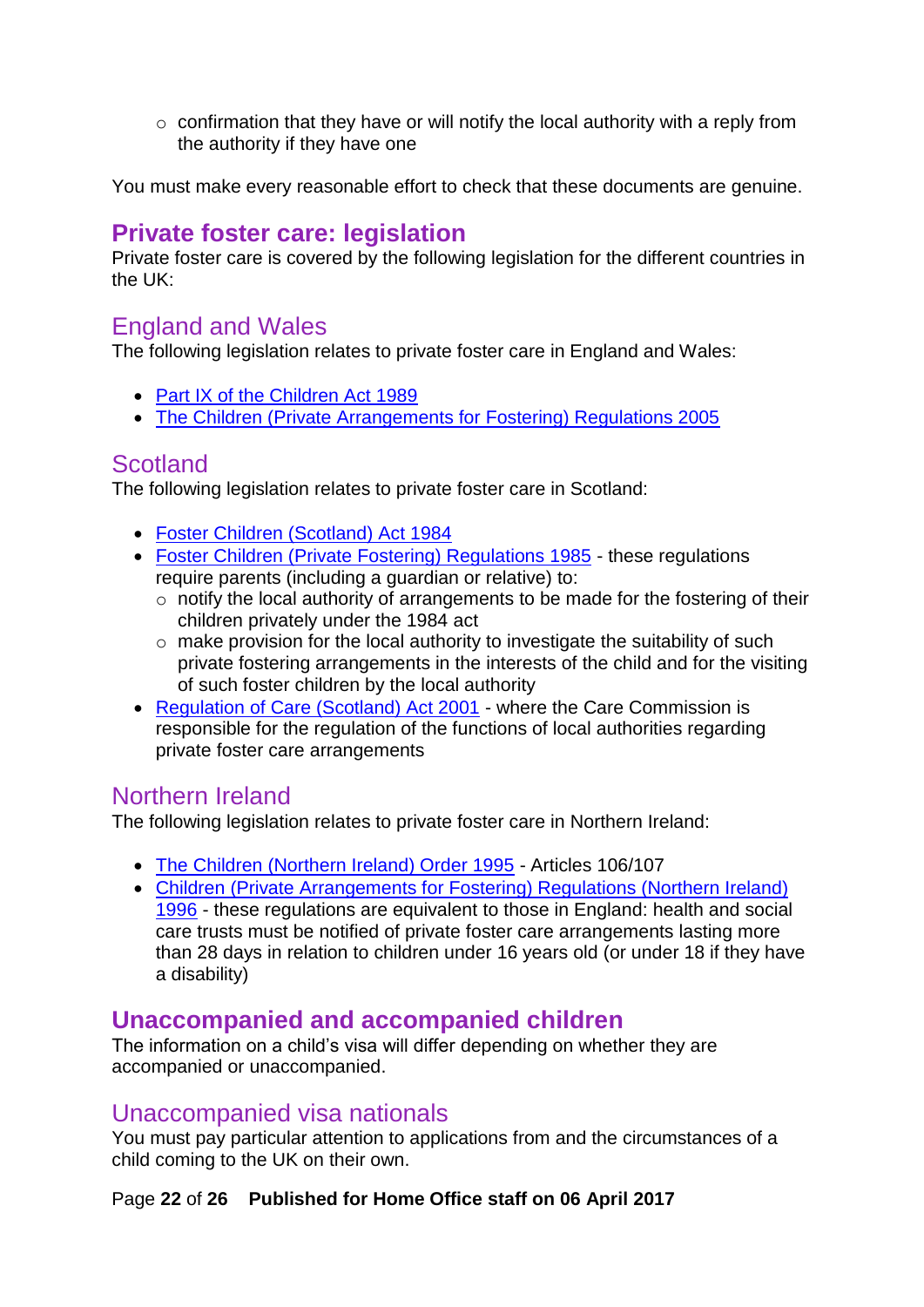A child with an 'unaccompanied' visa may travel with or without an accompanying adult.

### <span id="page-22-0"></span>Accompanied visa nationals

If a child is travelling with an adult, they must hold a visa which identifies the adult that is accompanying them to the UK. The identification used is the adult's passport number, initial and surname, which is included in the child's visa vignette.

If the child intends to travel with 2 adults during the validity of the visa, (for example the child may arrive with one parent and then travel for a day trip to France with the other) each of the adults' passport numbers must be entered onto the child's visa vignette. There is not enough space on the vignette to include the names of 2 people as well as their passport numbers.

The endorsement must read 'only valid if accompanied by (passport numbers etc of adults)'.

The child's visa will only be valid if they are accompanied by the identified adult or adults.

You must refuse a child who tries to enter the UK with an adult other than the person identified on their visa.

### <span id="page-22-1"></span>Border Force officers at the port of entry

This section is directed at Border Force officers. If you have concerns about the identity of the accompanying adult, you must:

- check the passport number, initial and surname in the passport of the accompanying adult against the detail recorded for the child's visa on the Central Reference System (CRS) computer record
- advise the visa application centre that issued the visa, so they may make a note against the record, in case subsequent applications are made by the same person

The terms of the visa are not met if the accompanying adult has travelled with the child, but has remained airside and does not accompany the child into the UK. You must make further enquiries of the child and the accompanying adult, if the accompanying adult remains airside. It is appropriate for you to refuse the child entry in these cases.

If the accompanying adult has legitimately got a replacement passport since the child's visa was issued, you can accept as evidence the old cancelled passport as identity to allow the child's entry.

If the old passport has been retained by the issuing authority, the new passport is acceptable if it gives the original passport number in full and contains an official endorsement which confirms it replaces the previous passport. Photocopies of the original passport are not, on their own, reliable evidence of identity.

Page **23** of **26 Published for Home Office staff on 06 April 2017**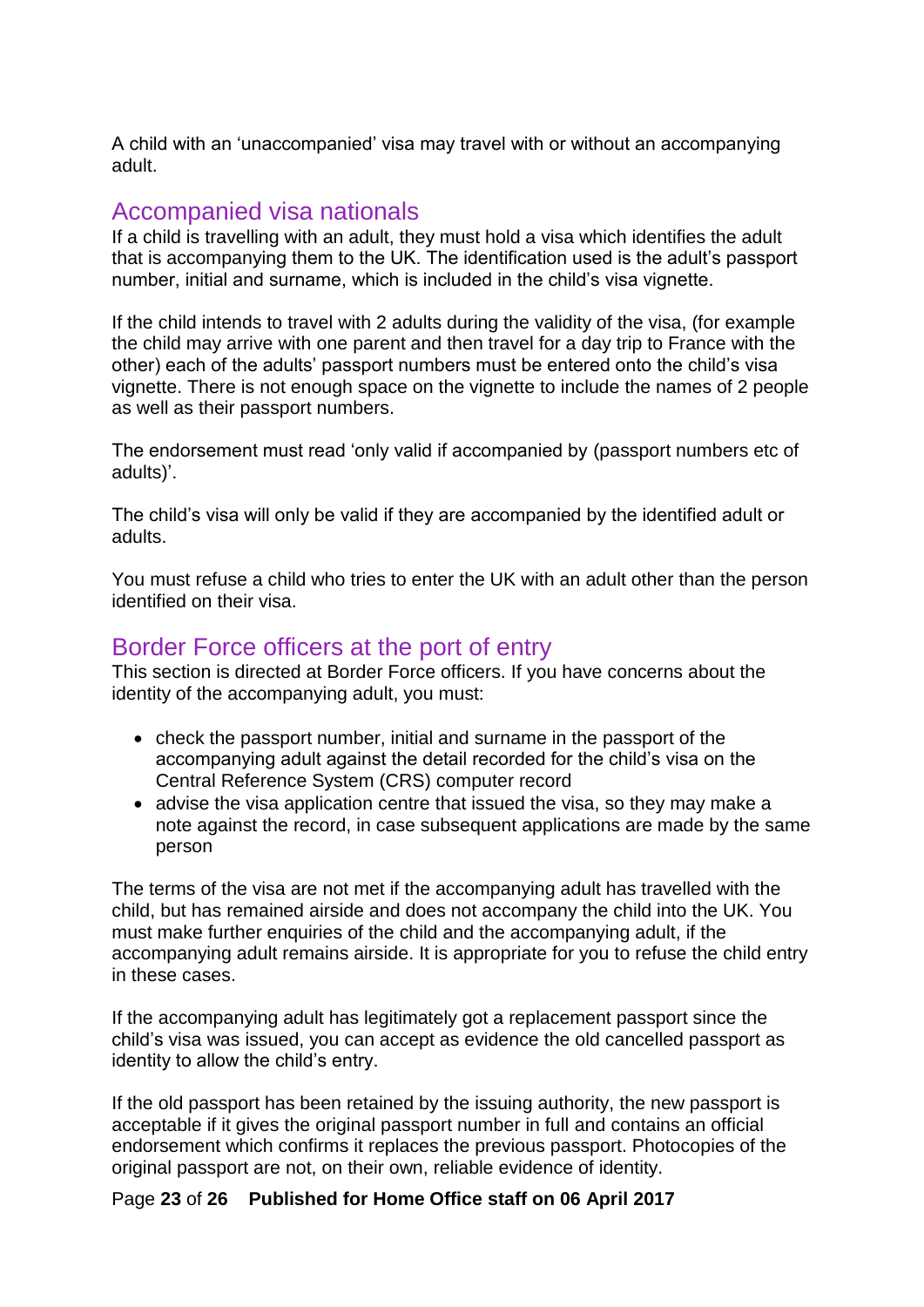**Related content [Contents](#page-1-0)**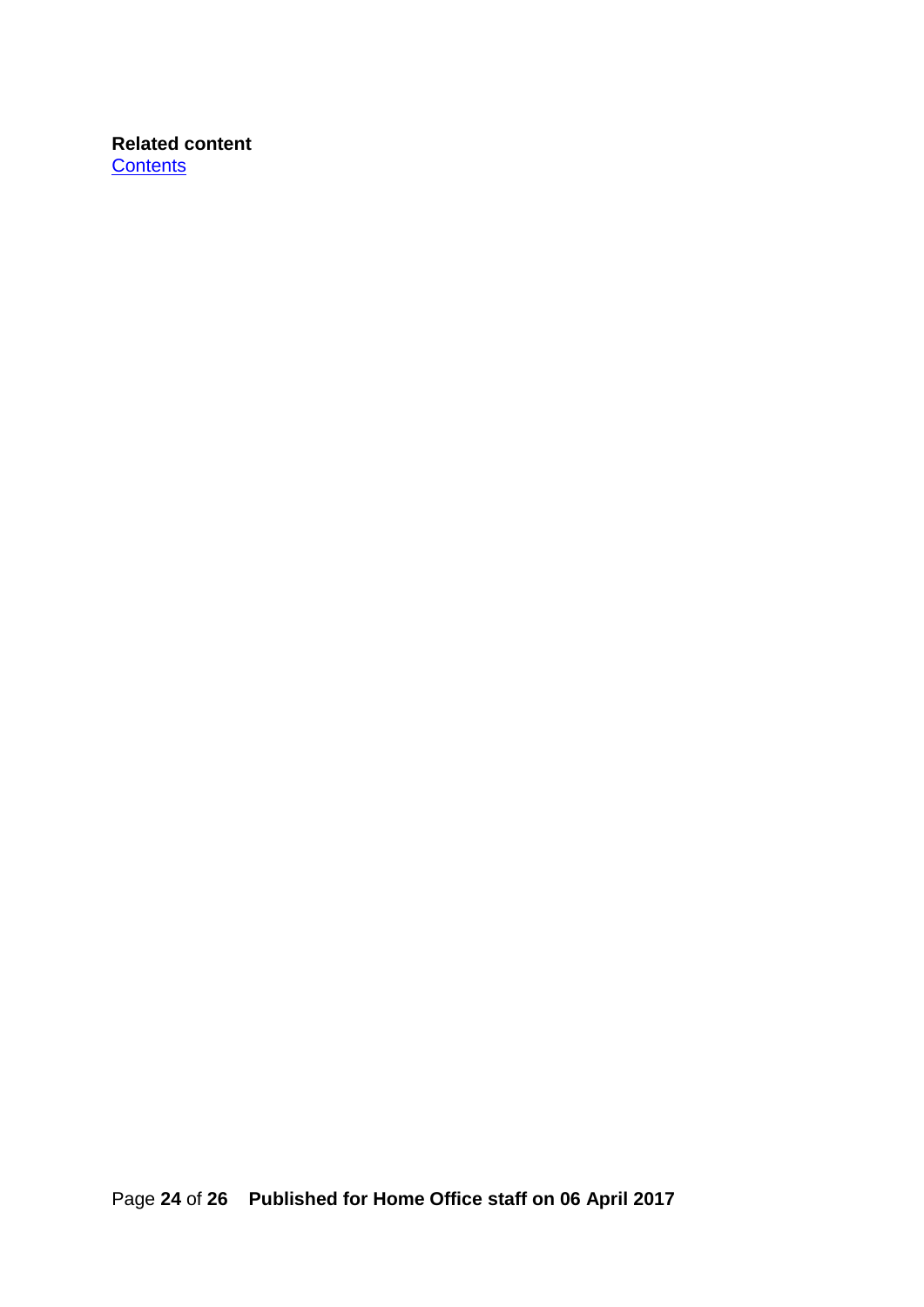## <span id="page-24-0"></span>Short-term students: when to grant and refuse entry clearance and leave to enter

This page tells you when you can grant and when you must refuse entry clearance or leave to enter for a person who applies for a short-term student visa.

### <span id="page-24-1"></span>**Granting entry clearance**

You must grant entry clearance if the applicant:

- meets all the requirements of [paragraph A57C and either A57D, A57E or A57G](https://www.gov.uk/guidance/immigration-rules/immigration-rules-part-3-students) [of the Immigration Rules](https://www.gov.uk/guidance/immigration-rules/immigration-rules-part-3-students)
- none of the general grounds for refusal in paragraphs 320 to 324 apply

No immediate changes are being made to the application process/ questions on Visas4uk. From 24 April, applicants will continue to select a visa type from the current selection:

- student visitor
- extended student visitor
- child visitor

You must consider the application in line with the short-term student rules as set out in this guidance. Visas should be endorsed as follows:

| <b>Type of student</b>         | Visa endorsement                    |
|--------------------------------|-------------------------------------|
| Short-term student (6 months)  | Category C: student visit: code 3   |
| Short-term student (11 months) | Category D: extended student visit: |
|                                | biometric residence permit          |
| Short-term student (child)     | Category C: child visit: code 3     |

From late summer 2015, the visa types will be amended to reflect the new short-term student routes. From then, visas should be endorsed as follows:

| Type of student                | Visa endorsement                                            |
|--------------------------------|-------------------------------------------------------------|
| Short-term student (6 months)  | Category C: short-term student: 6<br>months: code 3         |
| Short-term student (11 months) | Category D: short-term student: 11<br>months: code 3        |
| Short-term student (child)     | Category C: short-term student (child): 6<br>months: code 3 |

### <span id="page-24-2"></span>**Refusing entry clearance**

You must refuse the application where the applicant has not provided the necessary evidence that they meet all the requirements of the relevant short-term student route, or if any of the general grounds for refusal in paragraph 320 apply.

Page **25** of **26 Published for Home Office staff on 06 April 2017**